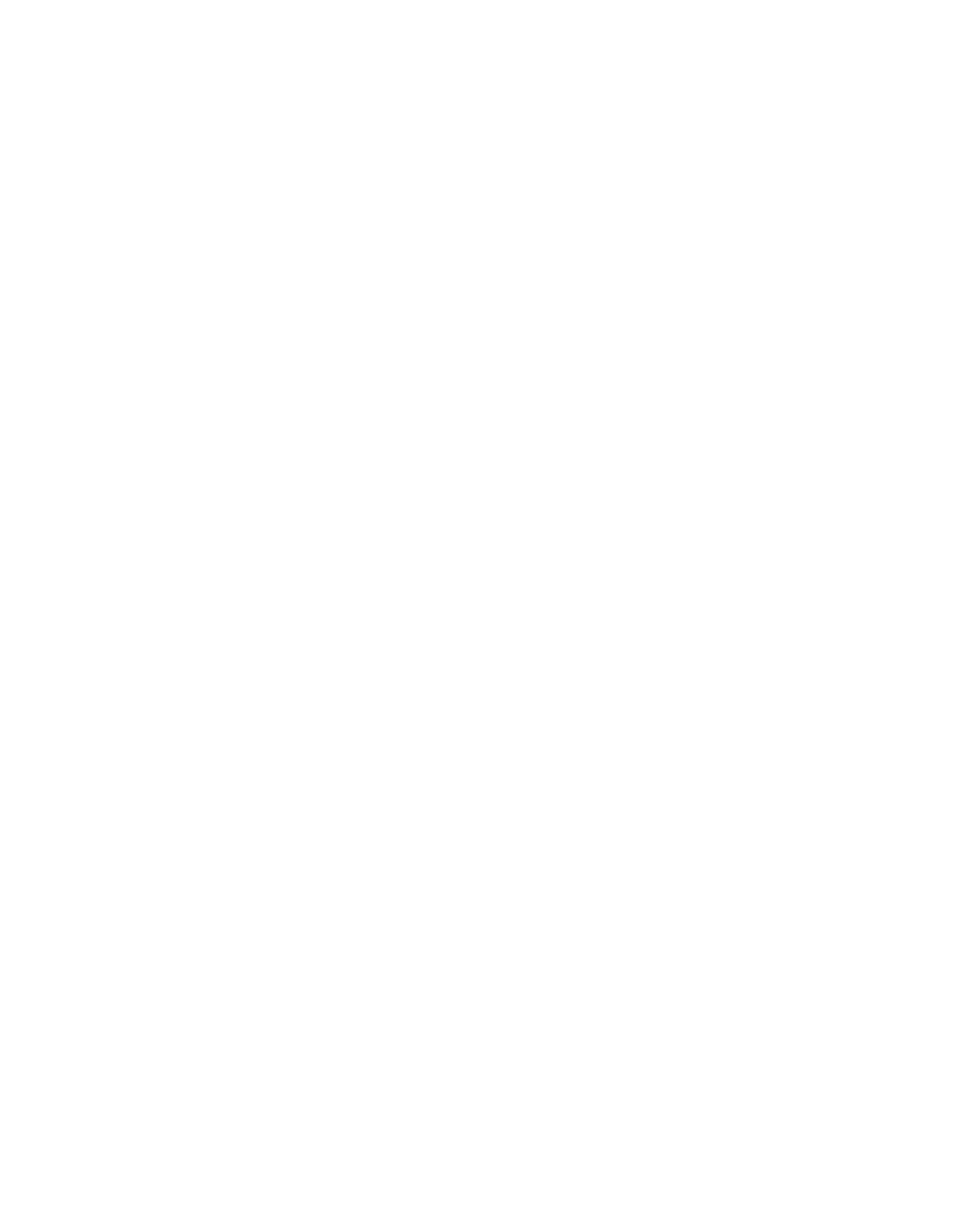# **U. S. COAST GUARD District Eleven & District Thirteen 2017 Report**



## **To The**

# **Pacific Fishery Management Council**

## **April 2018**

*Prepared By:*

*Eleventh U.S. Coast Guard District (dre) & Thirteenth U.S. Coast Guard District (dre)*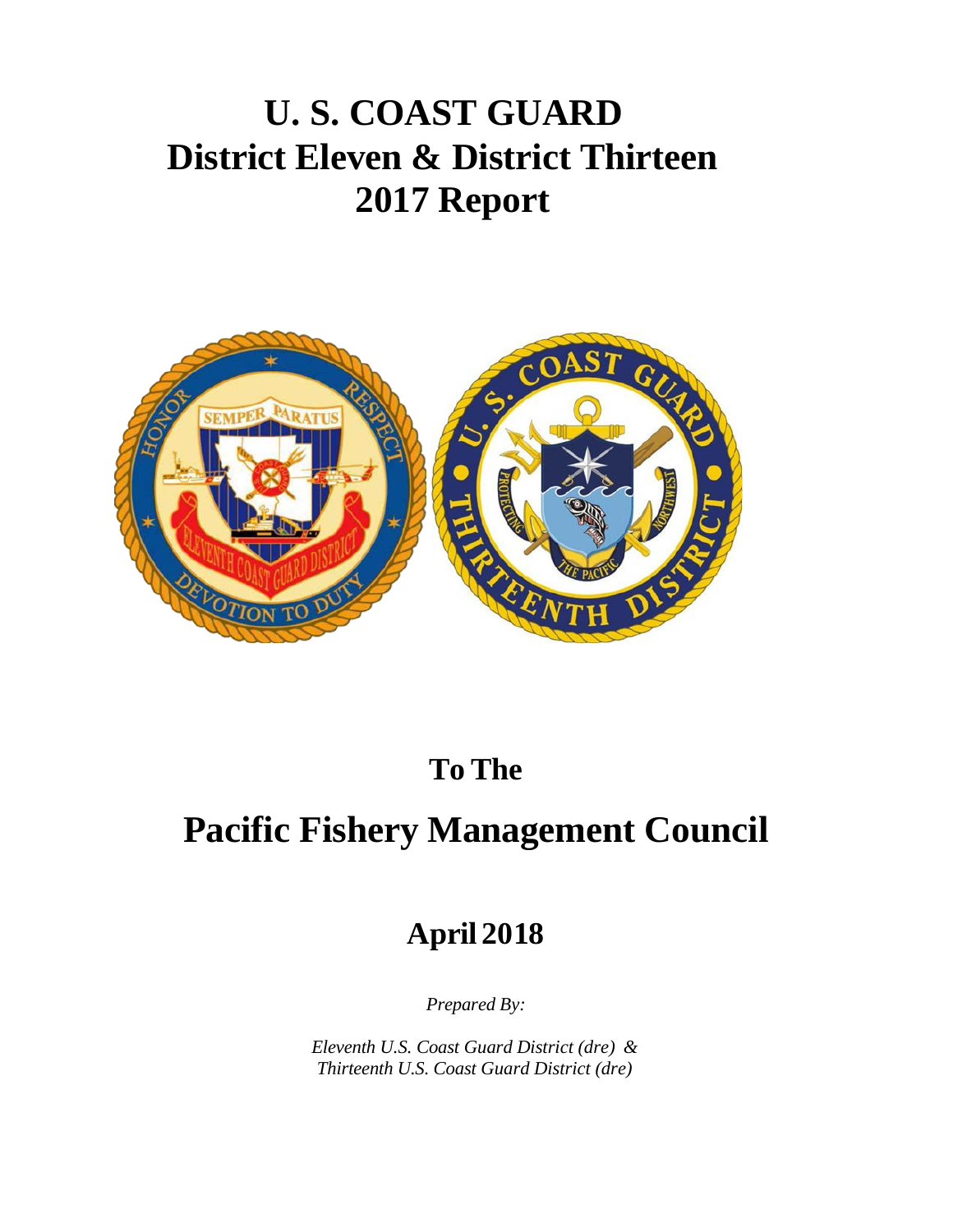## **CONTENTS**

I. Introduction

- II. OCEAN GUARDIAN Fisheries Enforcement Strategic Plan
- III. Involvement in Fisheries Management Process
- IV. Fisheries Enforcement Resources
- V. U.S. Coast Guard Missions
- VI. Living Marine Resources Training
- VII. Fisheries Enforcement Efforts
- VIII. Joint Enforcement Initiatives
- IX. Marine Protected Species
- X. Foreign Fisheries: Illegal, Unreported, and Unregulated Fisheries / Integrity of the U.S. EEZ
- XI. Commercial and Recreational Fishing Vessel Safety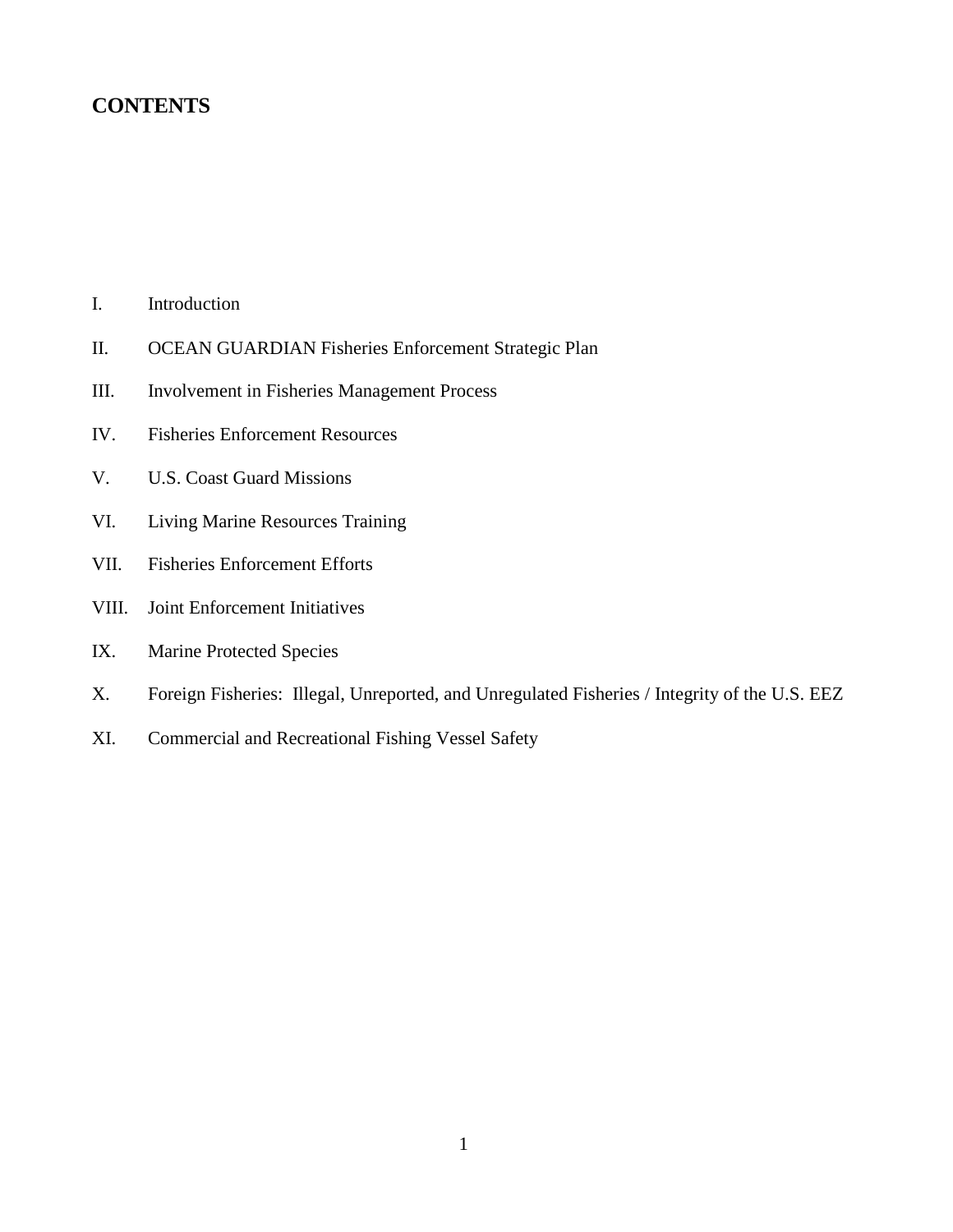## **I. INTRODUCTION**

This report provides an overview of U.S. Coast Guard (USCG) enforcement efforts from 2017 in support of PFMC managed fisheries along the entire U.S. West Coast, which includes the respective programs in USCG District Eleven (D11 – California) and District Thirteen (D13 – Washington and Oregon).

The USCG is represented on the Pacific Fishery Management Council (PFMC) by the Commander of the Thirteenth Coast Guard District, Rear Admiral David G. Throop. Rear Admiral Throop's designees on the Council are LCDR Scott McGrew, CDR Jason Brand, and Mr. Brian Corrigan. CDR Brand (D11) and Mr. Corrigan (D13) also represent USCG interests for their respective areas of operations as Co-Vice Chairs on the PFMC's Enforcement Consultants Committee.

The USCG places the safety of the nation's fisheries among its highest priorities. In addition, the USCG recognizes at-sea enforcement is an essential component for the success of the fisheries management plans the PFMC governs so diligently. The USCG appreciates the PFMC incorporating important safety and enforcement issues into its fisheries management considerations.

This report will provide an overview of the following topics:

- USCG's involvement in the fishery management process, both with the PFMC and with other management entities.
- Update on USCG resources used to accomplish the living marine resources (LMR) protection mission and impacts from competing responsibilities.
- Summary of USCG fisheries enforcement activity over the past year and engagement with partnering agencies.
- Review of commercial and recreational fishing vessel safety statistics from 2017, including efforts associated with observer safety and an update on regulatory changes associated with fishing vessel safety.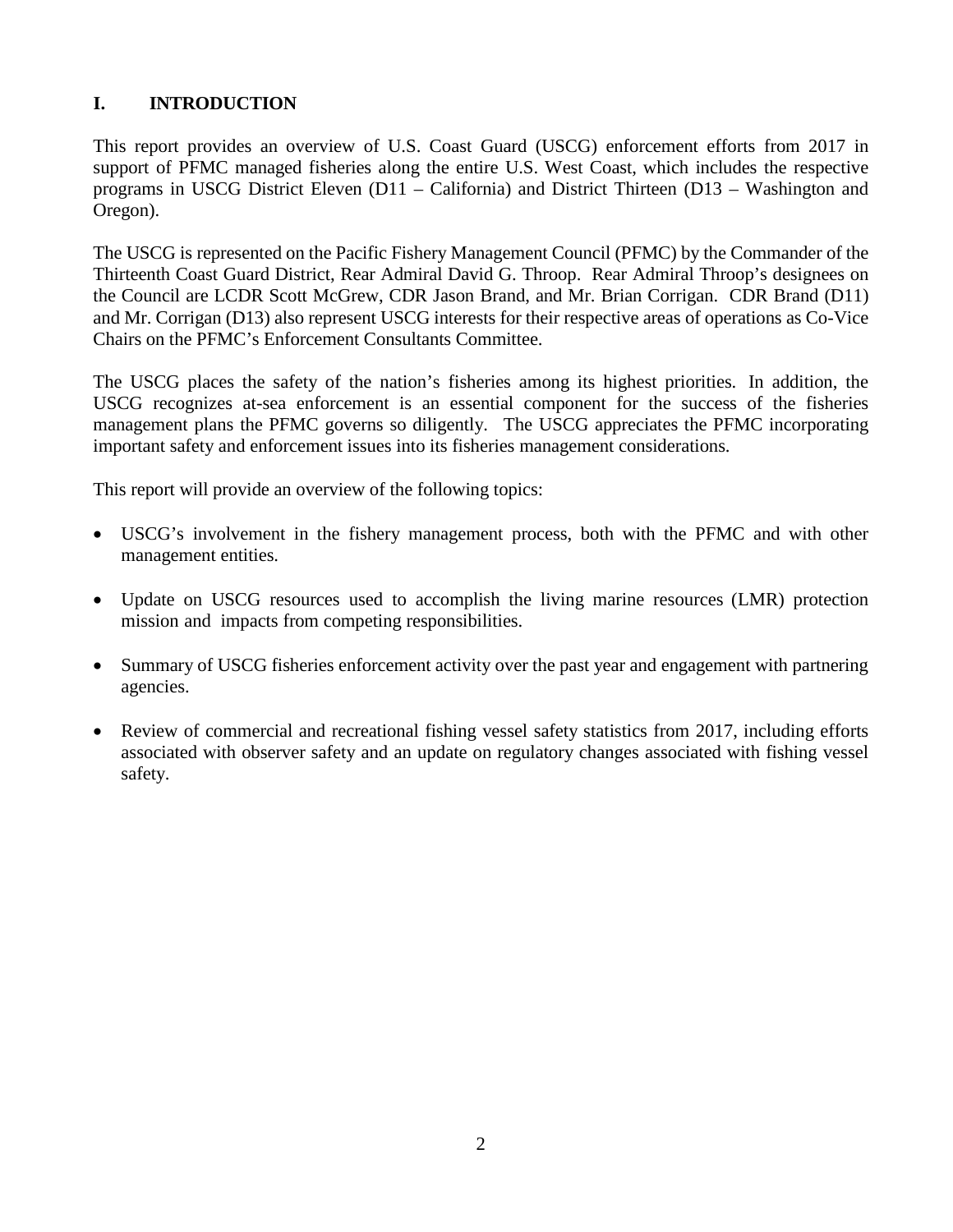## **II.** *OCEAN GUARDIAN* **FISHERIES ENFORCEMENT STRATEGIC PLAN**

The USCG's fisheries enforcement and LMR protection mission is guided by the Commandant's *OCEAN GUARDIAN* strategic plan. The strategy of the USCG is to provide effective and professional at-sea enforcement to advance national goals for fisheries management and conservation and management of LMR and their environments.

The *OCEAN GUARDIAN* strategic plan completes a comprehensive revalidation every five years (last was 2014), in order to ensure the strategy has adapted to reflect current domestic and international living marine resource management needs.

Although the regulations the USCG enforces often change and the strategies employed to enforce them must adapt, the objectives of the *OCEAN GUARDIAN* strategic plan remain the same:

- 1) Prevent encroachment of the U.S. Exclusive Economic Zone (EEZ) and internal waters by foreign fishing vessels;
- 2) Ensure compliance with domestic LMR laws and regulations; and
- 3) Ensure compliance with international agreements for the management of LMR.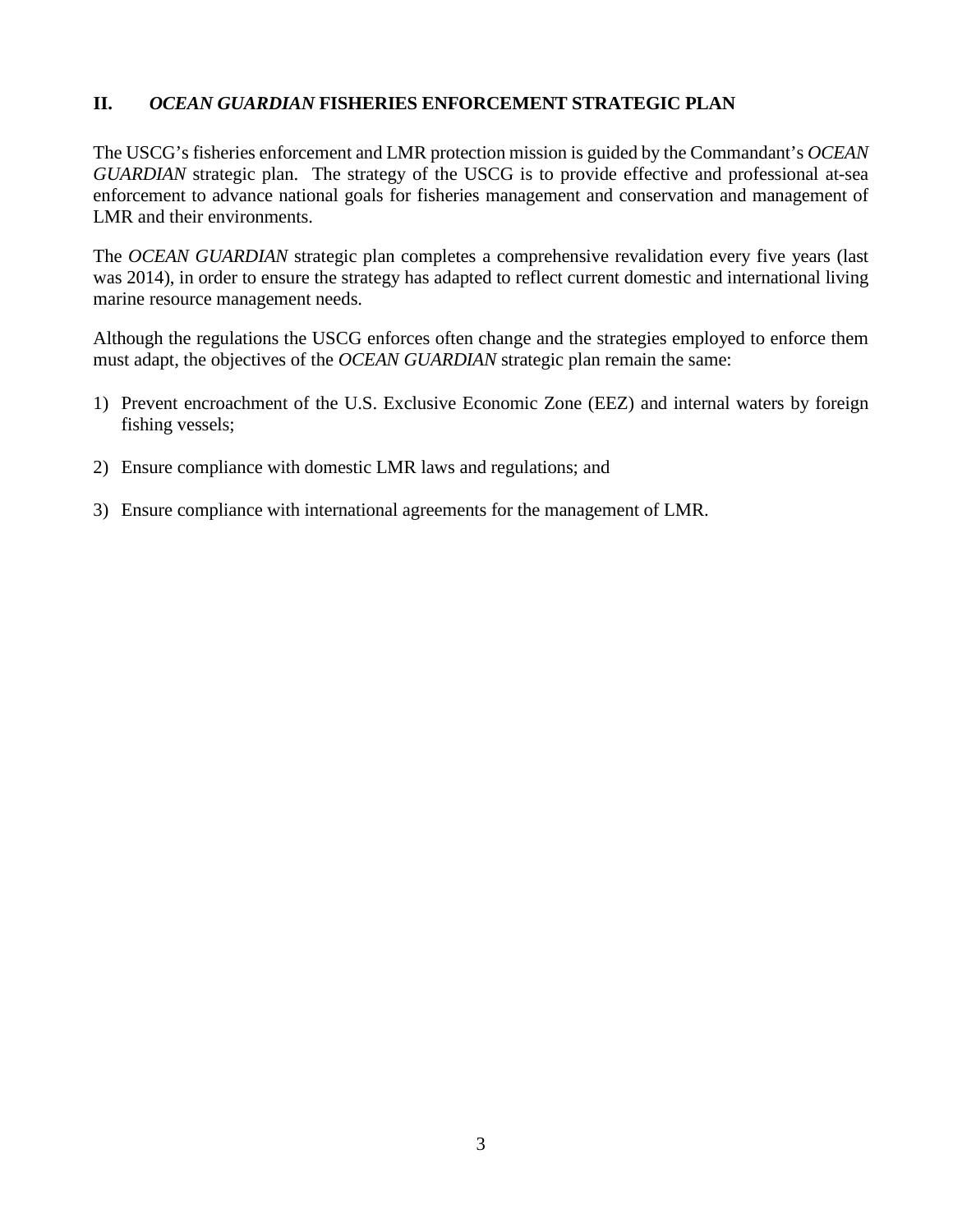#### **III. INVOLVEMENT IN THE FISHERIES MANAGEMENT PROCESS**

As indicated in the framework for the USCG's *OCEAN GUARDIAN* strategic plan, productive partnerships are one of the plan's key concepts. Some of the USCG's most productive partnerships are through interactions associated with this Council. D11 and D13 highly value the relationship with the PFMC and involvement in the fisheries management process. The USCG strives to remain involved in all fisheries management issues having a potential impact on fisheries enforcement and fishing vessel safety considerations.

In addition to attending all PFMC meetings and pertinent PFMC sub-committee meetings, representatives from D11 and D13 also attend portions of North Pacific Fishery Management Council meetings when they are held locally. USCG representatives also have an affiliation with many other associated organizations, such as the International Pacific Halibut Commission, where the USCG also provides an annual report, National Marine Sanctuary Advisory Councils and Enforcement Working Groups, and the Pacific States Marine Fisheries Commission. D11 and D13 also partner with NOAA in the Marine Mammal Stranding Network and Whale Disentanglement Team, as well as providing representation to the U.S. Government delegation in the U.S./Canada Albacore Tuna Treaty deliberations.

Through affiliations with these various management and regulatory organizations, the USCG has been able to develop a rapport with valued stakeholder groups and individual members of the fishing industry. These relationships are extremely beneficial, allowing more seamless sharing of information and understanding of respective challenges and concerns, in order to foster constructive partnerships.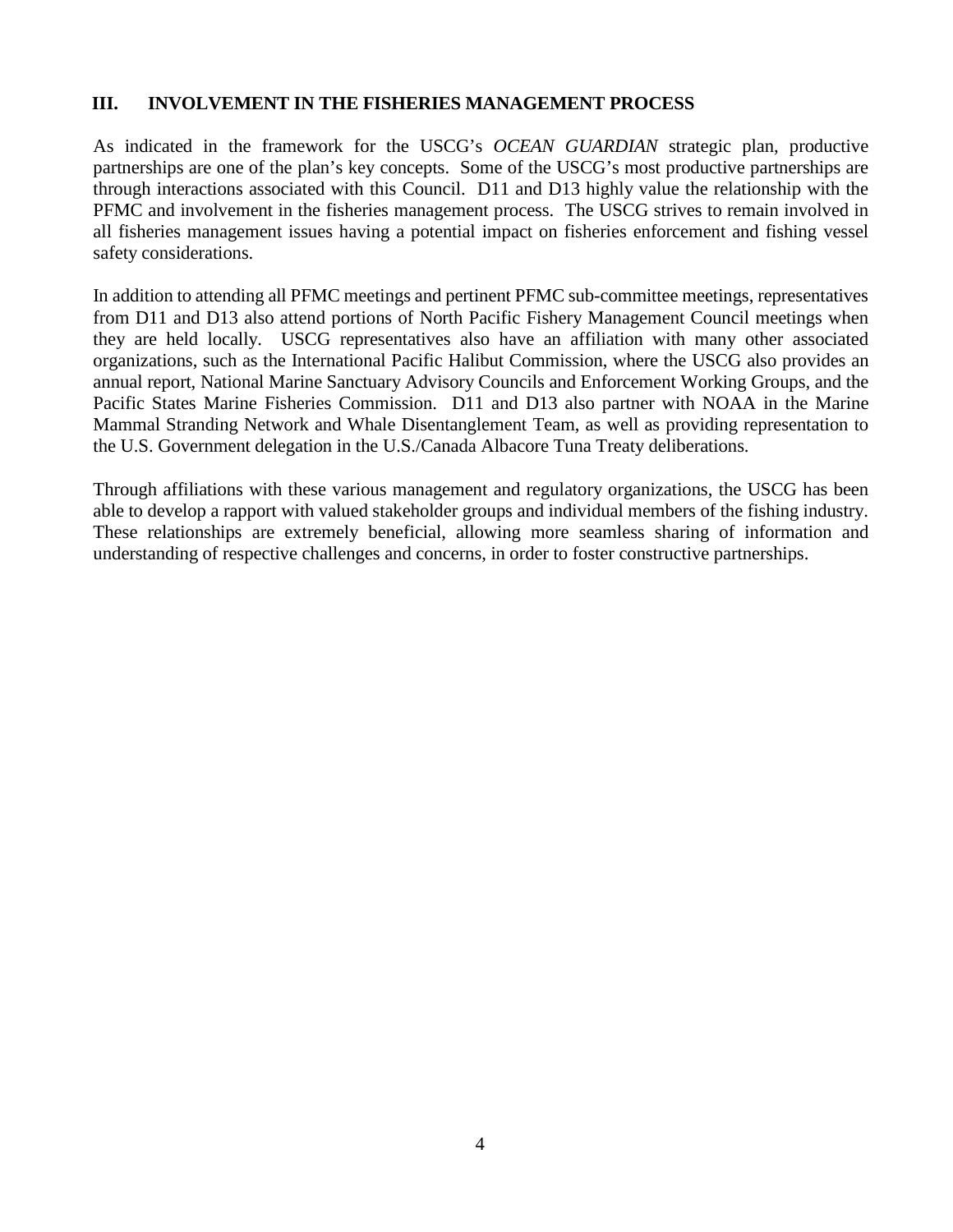#### **IV. FISHERIES ENFORCEMENT RESOURCES**

D11's area of responsibility includes all waters off the coast of California out to 200 nautical miles, as well as California federal navigable waters. D13's area of responsibility includes all waters off the coasts of Washington and Oregon out to 200 nautical miles, as well as Washington and Oregon federal navigable waters and within the Columbia River system. Resources used for fisheries enforcement in both Districts include cutters, aircraft, and boats from coastal stations.

#### Cutters:

Patrol Boats: The primary surface fisheries law enforcement patrol resources are the 87' Coastal Patrol Boats and 110' Patrol Boats. Due to sea keeping and endurance limitations, patrol boats typically patrol within 50 nautical miles of shore. D11 patrol boats include thirteen 87' Coastal Patrol Boats located at coastal ports throughout the state and one 110' patrol boat in San Diego. D13 patrol boats include nine 87' Coastal Patrol Boats located in Puget Sound and Strait of Juan de Fuca ports, as well as one 110' Patrol Boat home-ported in Port Angeles, Washington, and one in Coos Bay, Oregon.

Buoy Tenders: Buoy tenders conduct periodic law enforcement, including fisheries enforcement, in conjunction with their primary mission of maintaining aids to navigation. D11 buoy tenders include one 225' Seagoing Buoy Tender home-ported in San Francisco and one 175' Coastal Buoy Tender in San Pedro. D13 uses one 225' Seagoing Buoy Tender, home-ported in Astoria, Oregon, for offshore fisheries enforcement.

Medium Endurance Cutters (MECs): Two 210' MECs, classified as major cutters, located in Astoria, Oregon, and one in Port Angeles are also occasionally assigned to dedicated patrols in D11's and D13's waters to monitor fisheries activity during transits to other operating areas. Competing mission demands and patrol requirements in other regions have significantly decreased West Coast fisheries enforcement patrols by major cutters during the past several years.

High Endurance Cutters (HECs): The HECs, also classified as major cutters, belong to the Pacific Area command and are assigned to patrol throughout the Pacific Area Theater. The West Coast has two 378' HECs in Seattle. Also, four out of six of the USCG's newest class of major cutter, the 418' National Security Cutter, are home-ported in Alameda, California. The CGC MUNRO became the latest member of this fleet when it was commissioned in April 2017. Although their primary operational obligations are elsewhere, these larger cutters have occasionally conducted brief domestic fisheries patrols, in conjunction with other patrol tasking, in D11's and D13's areas of responsibility during the past several years.

#### Aircraft:

Rotary-wing: The primary aviation fisheries law enforcement resources on the West Coast are H-60 Jayhawk and H-65 Dolphin helicopters. Due to endurance and safety limitations, offshore patrols are typically conducted as far as 50-75 nautical miles offshore. D11's three helicopter air stations and one Fixed Operating Base (FOB) are located in San Diego, Naval Station Ventura County, San Francisco, and Humboldt Bay (McKinleyville). D13's three helicopter air stations are located in Port Angeles, Washington, and Astoria and North Bend, Oregon, including a satellite Air Facility in Newport, Oregon.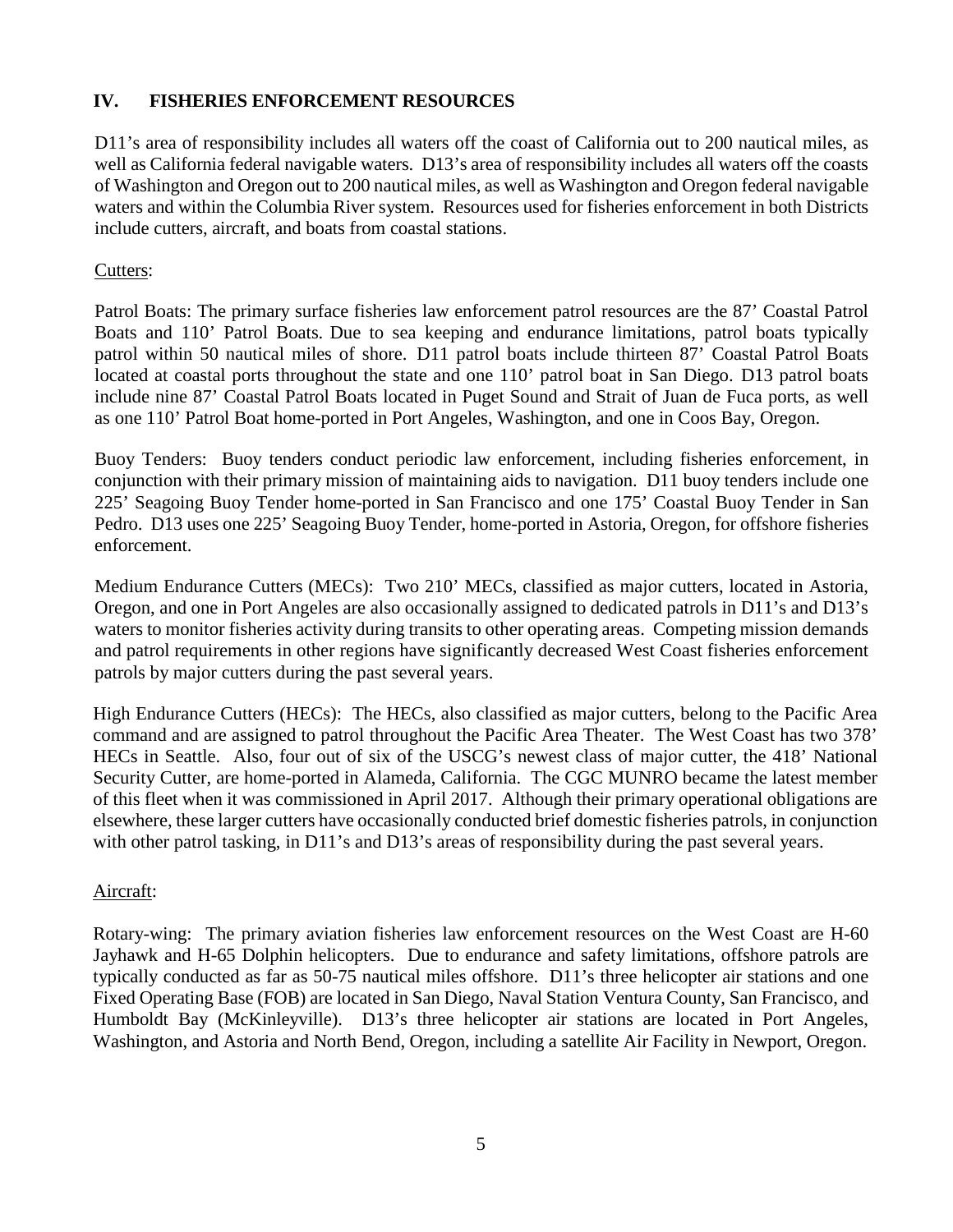Fixed-wing: Air Station Sacramento provides fixed-wing aircraft to conduct surveillance flights along the entire West Coast and throughout the Eastern Pacific, deploying in support of missions as far north as Alaska and as far south as Central America. Since 2016, Air Station Sacramento has been operating a new platform, the HC-27J Spartan aircraft, to conduct medium range patrols. Varying fixed-wing missions will continue to compete for time with domestic fisheries enforcement patrols.

#### Boat Stations:

Small boats from coastal stations have the primary mission of search and rescue. However, small boat crews are also trained in the fisheries law enforcement mission and conduct patrols to enforce fisheries and safety regulations, typically within 20 nautical miles of shore. D11 has fourteen small boat stations located along the California coast, with one boat station manned entirely by the Coast Guard Auxiliary, an all volunteer component of the service, in Crescent City. D13 has eleven coastal small boat stations along the Washington and Oregon coasts, as well as three stations in Washington internal waters (Port Angeles, Bellingham, and Seattle) and one on the Willamette River (Portland). Two additional seasonal stations are also operated in Central and Southern Oregon during summer months with higher boating activity. Typical boat types at West Coast stations include the 47' motor lifeboat, the 45' response boat, the 29' response boat, and the 25' response boat. In addition, several D13 boat stations are equipped with 52' motor lifeboats, which, similar to the 47' motor lifeboats, are specifically designed and manned for operations in heavy surf conditions, as well as having the capability to respond as far as 150 nautical miles offshore.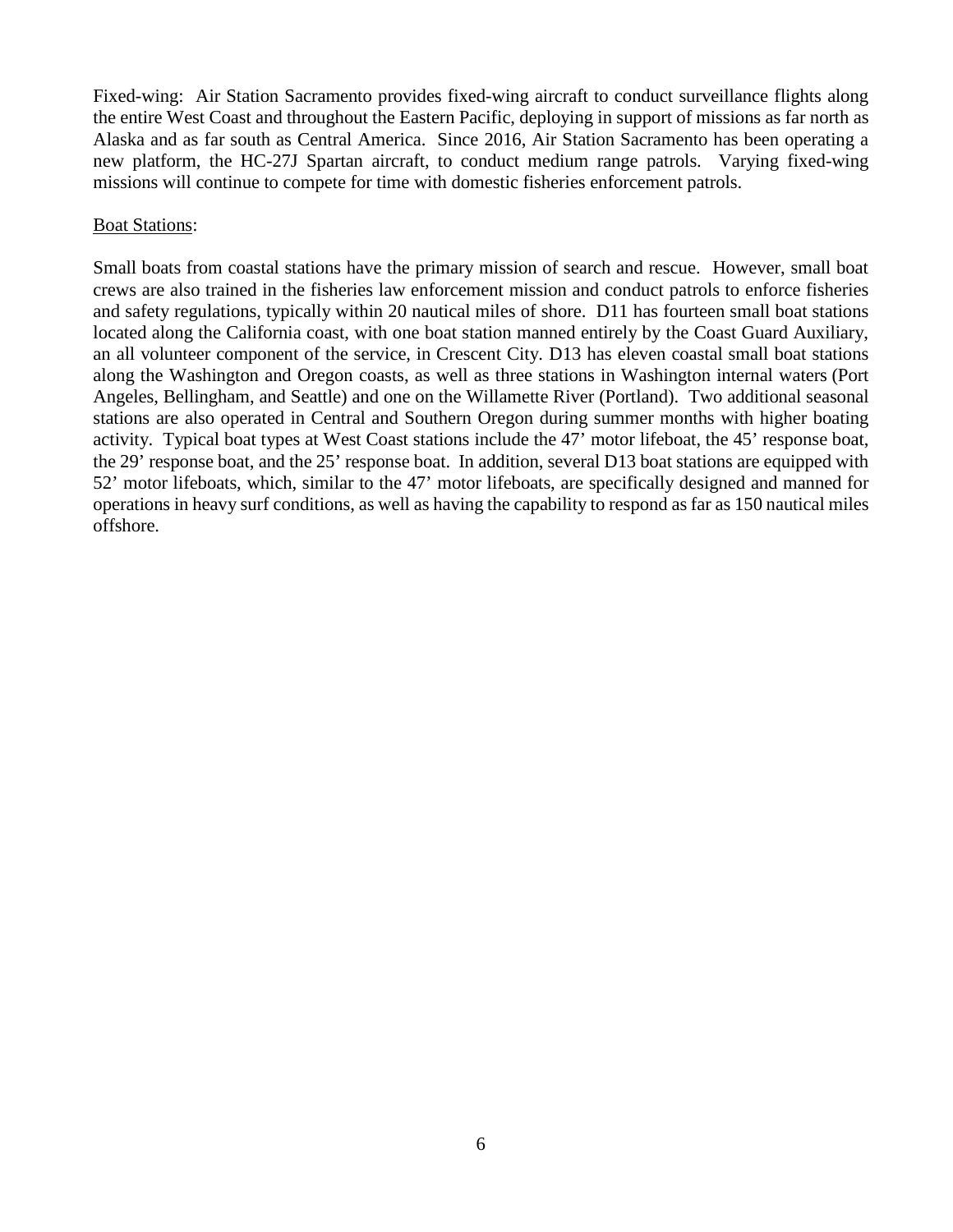## **V. U. S. COAST GUARD MISSIONS**

LMR protection and enforcement is just one of several important missions the USCG is required to accomplish. The USCG is tasked with eleven statutory missions, which encompass protecting the maritime economy and environment, defending maritime borders, and assisting those in distress. A comprehensive list of USCG missions includes:

- Aids to Navigation**:** The USCG sets and maintains aids to mark the waters of the United States and its territories to assist boaters in navigation and alert them to obstructions and hazards.
- Defense Readiness**:** In support of the National Military Strategy and Department of Defense operations, USCG assets are capable and equipped to deploy and conduct joint operations in support of critical needs of combatant commanders.
- Drug Interdiction**:** The USCG is the lead federal agency for maritime drug interdiction and shares lead responsibility for air interdiction with the U.S. Customs Service.
- Ice Operations: The USCG conducts icebreaking services to assist vessels and communities in emergency situations and facilitate essential commercial maritime activities in the Great Lakes and Northeast regions.
- **Living Marine Resources: The USCG enforces fisheries laws at sea, as tasked by the Magnuson-Stevens Fisheries Conservation and Management Act. The USCG also shares marine protected species responsibility and authority based on legislation under the Endangered Species Act, Marine Mammal Protection Act, and the Sanctuaries Act.**
- Marine Environmental Protection: The USCG develops and enforces regulations to avert the introduction of invasive species into the maritime environment, stop unauthorized ocean dumping, and prevent oil and chemical spills.
- Marine Safety: The USCG inspects commercial vessels, responds to pollution, investigates marine casualties and merchant mariners, manages waterways, and licenses merchant mariners.
- Migrant Interdiction: The USCG enforces immigration law at sea by conducting patrols and coordinating with other federal agencies and foreign countries to interdict undocumented migrants at sea.
- **Other Law Enforcement: Preventing illegal foreign fishing vessel encroachment in the U.S. EEZ is a primary USCG role vital to protecting the integrity of the nation's maritime borders and ensuring the health of U.S. fisheries.**
- Ports, Waterways, and Coastal Security**:** The USCG is responsible for protection of the U.S. Maritime Domain and Marine Transportation System.
- Search and Rescue (SAR): Minimizing the loss of life, injury, property damage or loss by rendering aid to persons in distress and property in the maritime environment is the USCG's highest priority mission.

Although certain USCG units primarily focus on specific missions, such as small boat stations conducting SAR and buoy tenders maintaining aids to navigation, almost all USCG units participate in multiple missions, often simultaneously, requiring extensive training and operational expertise to remain proficient.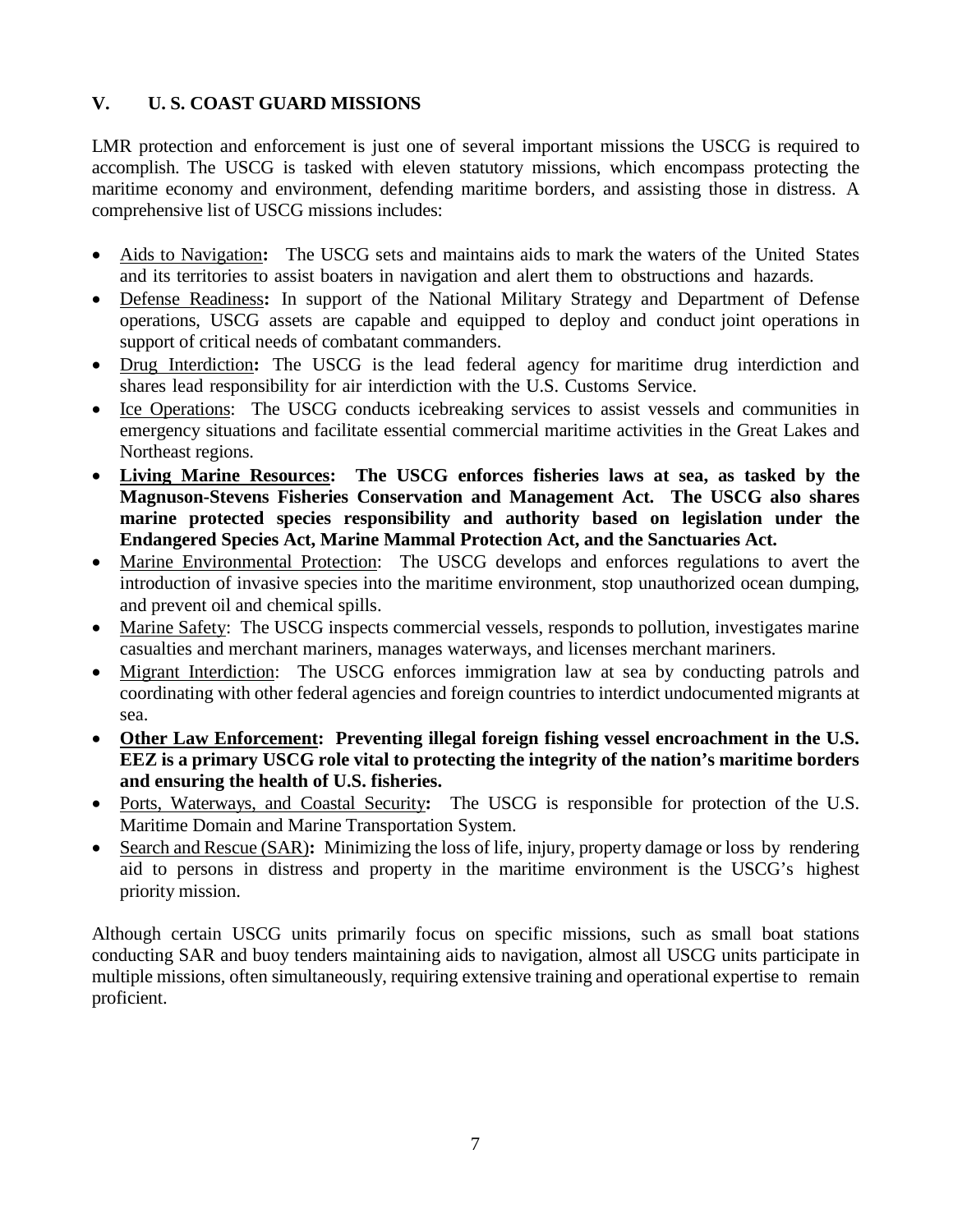## **VI. LIVING MARINE RESOURCES TRAINING**

Due to the multi-mission nature of the Coast Guard and the dynamic and complex fisheries regulations, all operational USCG units involved in the LMR enforcement mission receive training at least every 18 months. Training is provided by the Pacific Regional Fisheries Training Center (PRFTC) located on Coast Guard Island in Alameda, California – which provides training to units in Washington, Oregon, California, Hawaii, and Guam.

PRFTC is one of five Coast Guard Regional Fisheries Training Centers (RFTCs) solely dedicated to training focused on the preservation and protection of living marine resources. In addition to its stateof-the-art training room, PRFTC has commercial and recreational fishing vessel training platforms specifically designed to facilitate performance based training and evaluations for student boarding officers. PRFTC hosts eight resident courses per year – four sessions for California LMR Boarding Officers and four for Oregon/Washington LMR Boarding Officers. During 2017, PRFTC hosted and trained 99 USCG personnel at its LMR Boarding Officer courses. Additionally, PRFTC completed eight LMR workshops for operational command centers and air stations throughout the West Coast.

Partner agency involvement has been vital to the success of all resident courses. NOAA Office of Law Enforcement has graciously provided representation at nearly all California and Northwest courses since their inception. Also, since 2015, a NOAA Supervisory Enforcement Officer has occupied an onsite office at the schoolhouse. OLE presence at the training center has proven invaluable with further fostering the partnership between the agency and the USCG, helping to ensure the success of the training program.

In an effort to support the LMR enforcement mission, the five RFTCs implemented an LMR Field Advisor Program in 2016. This program provides a qualified RFTC instructor to travel to operational units to assess the quality of training offered at the RFTC and to support the units' LMR training programs. During 2017, PRFTC sent Field Advisors underway on three USCG cutters and during one Oceania Maritime Security Initiative (OMSI) patrol where they assisted in the execution of 39 LMR boardings.

In addition to formal LMR training, District staffs also participate in impromptu LMR training at local units, often specifically in preparation for upcoming fishing seasons or enforcement emphasis operations. These training sessions also frequently rely on partner agency participation to enhance the learning environment and to ensure the consistency of our shared enforcement responsibilities throughout the coast.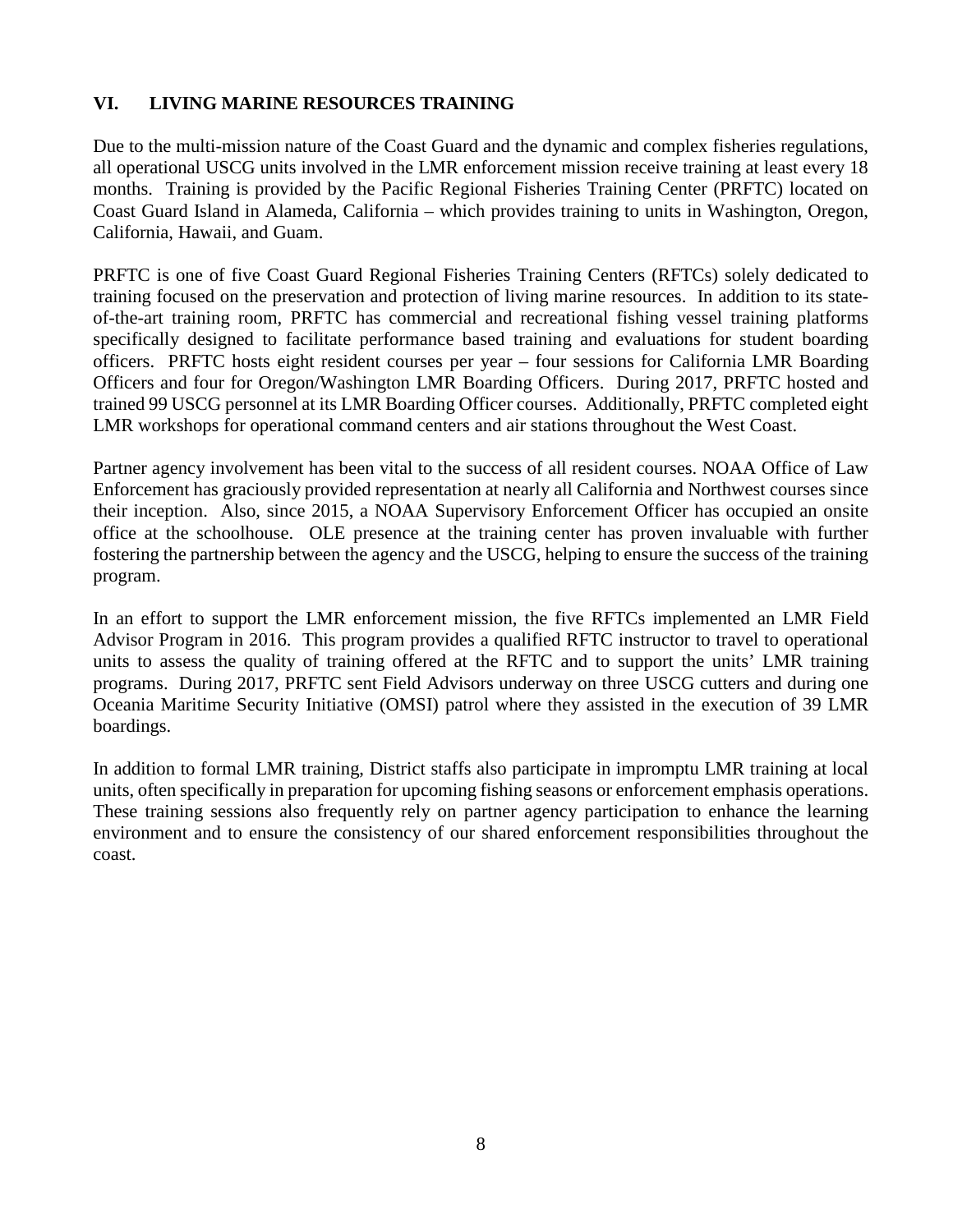#### **VII. FISHERIES ENFORCEMENT EFFORTS**



**2017 U.S.WestCoastLiving Marine ResourcesEnforcement Resource Hours**

**Figure 1** depicts the total resource hours dedicated to the Living Marine Resources mission on the West Coast during the last three years. Further details are below.

- Cutter: The majority of West Coast offshore fisheries enforcement efforts continue to be conducted by D11's and D13's 110' and 87' patrol boats (WPBs). D11 and D13 WPBs conducted 52 dedicated fisheries enforcement patrols during 2017.
- Air: In addition to routine helicopter patrols, Air Station Sacramento conducted 84 fixedwing C-27 patrols during 2017.
- Small Boat: Small boat hours consist of dedicated fisheries enforcement efforts by coastal small boat stations throughout the West Coast.
- Since most WPBs spend the majority of the year conducting missions other than offshore fisheries, riders from other units and agencies with fisheries enforcement experience are often arranged to augment WPB boarding teams to maximize their effectiveness.
- In addition to offshore fisheries patrols, USCG units enforced federal safety regulations and monitored tribal and non-tribal fisheries activity during 23 dedicated enforcement patrols by D13 patrol boats in Washington internal waters, as well as monitoring Columbia River Buoy 10 recreational salmon fisheries during the summer. Operations were also conducted in internal waters to monitor high volumes of vessel traffic associated with certain fisheries openers. The majority of these efforts included joint patrols, embarking riders, or sharing of information with state and NOAA fisheries enforcement personnel, as highlighted in Section VIII of this report.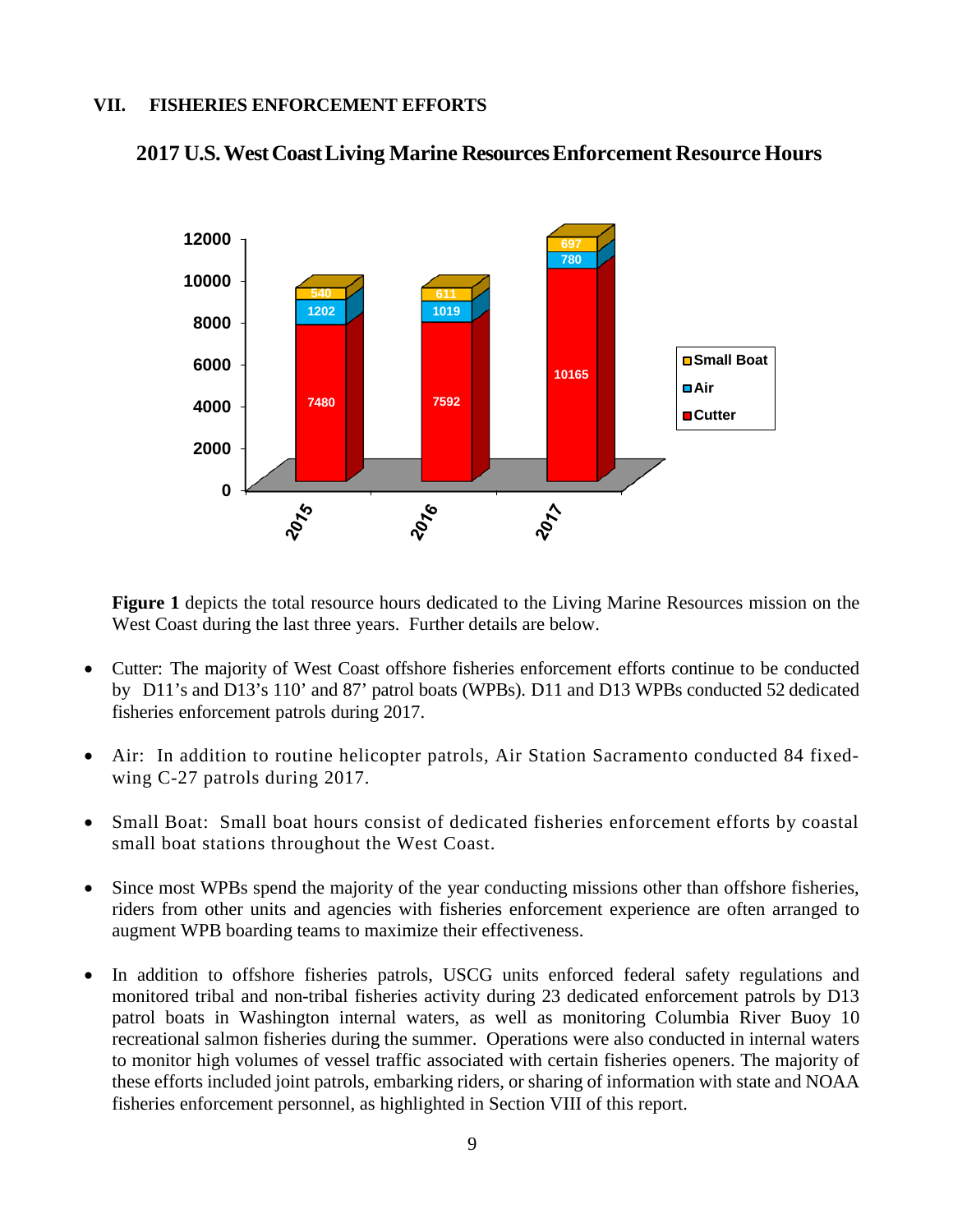## **2017 FisheriesBoardings and Violations**

#### **829 Fisheries Boardings 39 Fisheries Violations**

- Of the 829 commercial and recreational fisheries boardings conducted by USCG D11 and D13 units in Washington, Oregon, and California waters, approximately 75% of the overall total involved enforcement of regulations associated with federal fisheries managed by the PFMC, while the remainder of the boardings were on vessels participating in fisheries administered by Treaty tribes and the states. Approximately 45% of the boardings were on commercial fishing vessels, while approximately 55% were on recreational vessels engaged in fishing.
- The violations involved documentation of non-compliance with federal fisheries regulations, which were forward to NOAA for adjudication, as well as suspected violations of state and tribal regulations which were forwarded to the appropriate agencies for disposition. Of the total number of violations, a large percentage were documented during joint operations or as a result of information sharing with federal and state enforcement partners, as summarized in section VIII of this report.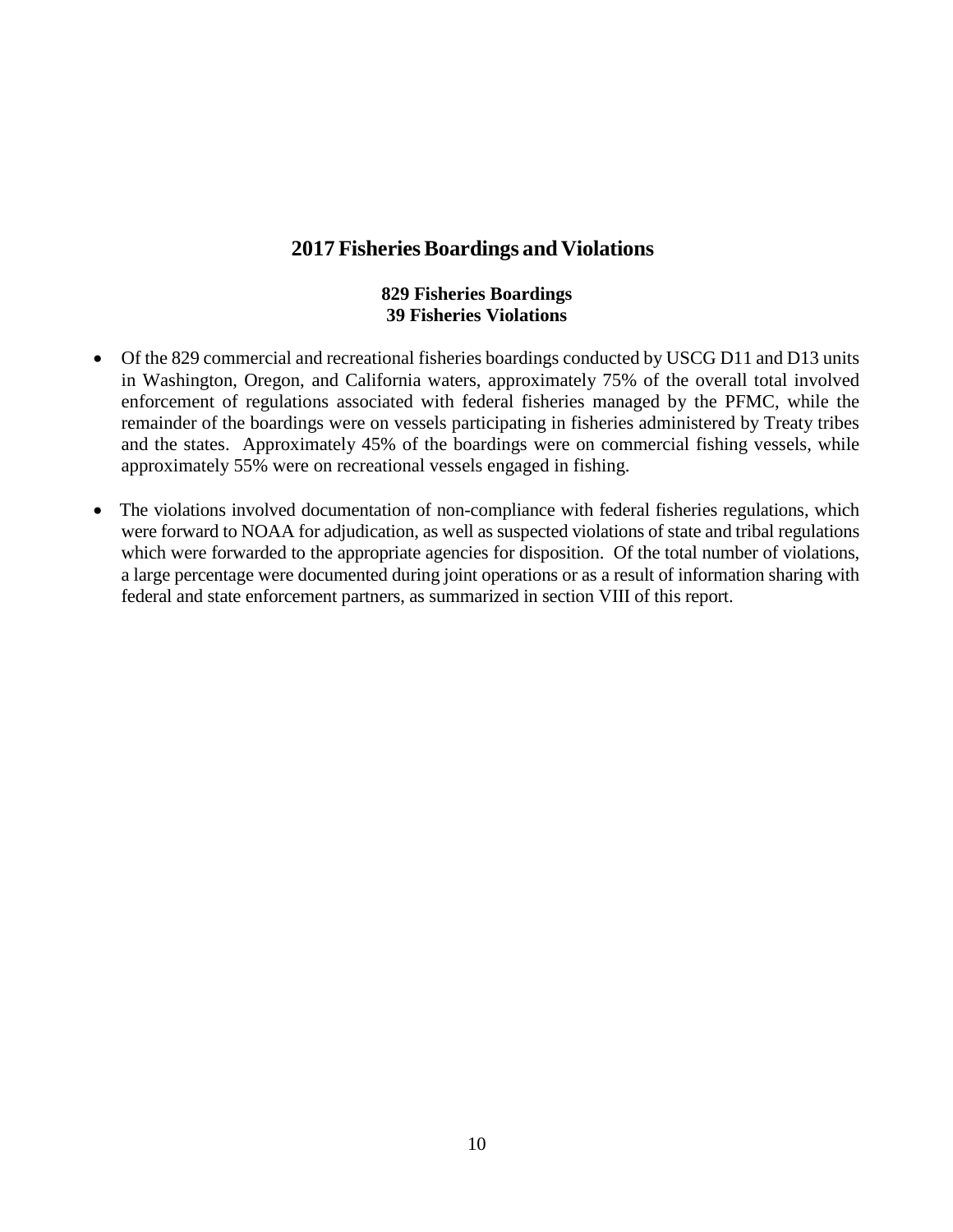#### **VIII. JOINT ENFORCEMENT INITIATIVES**

Some of the USCG's most effective efforts are the result of working collaboratively with partners from NOAA OLE, Treaty Tribes, and California, Oregon, and Washington state fisheries enforcement personnel – California Department of Fish and Wildlife (CDFW), Oregon State Police (OSP), and Washington Department of Fish and Wildlife (WDFW). An open flow of communications throughout the year is vital to evaluating trends observed by respective agencies and planning operations to support PFMC managed fisheries and other important enforcement concerns throughout the West Coast region, ensuring shared success.

Not only does collaboration occur at the management level, but operational units also work closely with their federal, tribal, and state counterparts in the field. For the past several years, USCG Station Grays Harbor has hosted detachments of Washington Department of Fish and Wildlife (WDFW) and NOAA OLE personnel, as well as providing dock space for WDFW's enforcement vessel CORLISS. A NOAA enforcement officer is also co-located at USCG Station Coos Bay and a NOAA supervisory enforcement officer is co-located on Coast Guard Island in Alameda, California at the USCG's Pacific Regional Fisheries Training Center. Co-location of partner agency personnel has greatly enhanced collective efforts and additional future opportunities will continue to be pursued.

Some specific examples of *joint planning efforts and interactions* during 2017 include:

- Leveraging the USCG/NOAA Cooperative Maritime Strategy to facilitate development of regional LMR enforcement priorities, which feed funding decisions under the NOAA West Coast Division's Joint Enforcement Agreement with State partners.
- Coordinating a joint operational planning meeting on board CGC FIR between USCG and senior partner fisheries enforcement personnel (NOAA, OSP, WDFW) in preparation for the 2017-2018 state offshore commercial Dungeness crab season, as well as other federal and state fisheries enforcement priorities.

Some specific examples of *joint operational efforts and interactions* during 2017 include:

- Embarking riders in support of investigations and to monitor fisheries activity:
	- During January 2017, USCG Station Quillayute River provided transportation to WDFW officers to respond to intelligence regarding suspected illegal activity in the Quileute Tribe's Tribal Special Management Area, closed to non-tribal harvest of Dungeness crab. WDFW seized non-tribal gear and followed up with applicable citations.
	- During April 2017, USCG Sector Los Angeles-Long Beach patrol boats conducted Operation Nearshore, embarking CDFW wardens, to monitor groundfish and salmon season openers in vicinity of Morro Bay, CA. Two violations were documented for illegal activity inside the Channel Islands National Marine Sanctuary and the Gull Island State Marine Protected Area.
	- During July 2017, USCG Station Neah Bay embarked a WDFW officer to monitor the commercial salmon fleet off Northwest Washington. One commercial troller was cited for retention of unmarked coho salmon.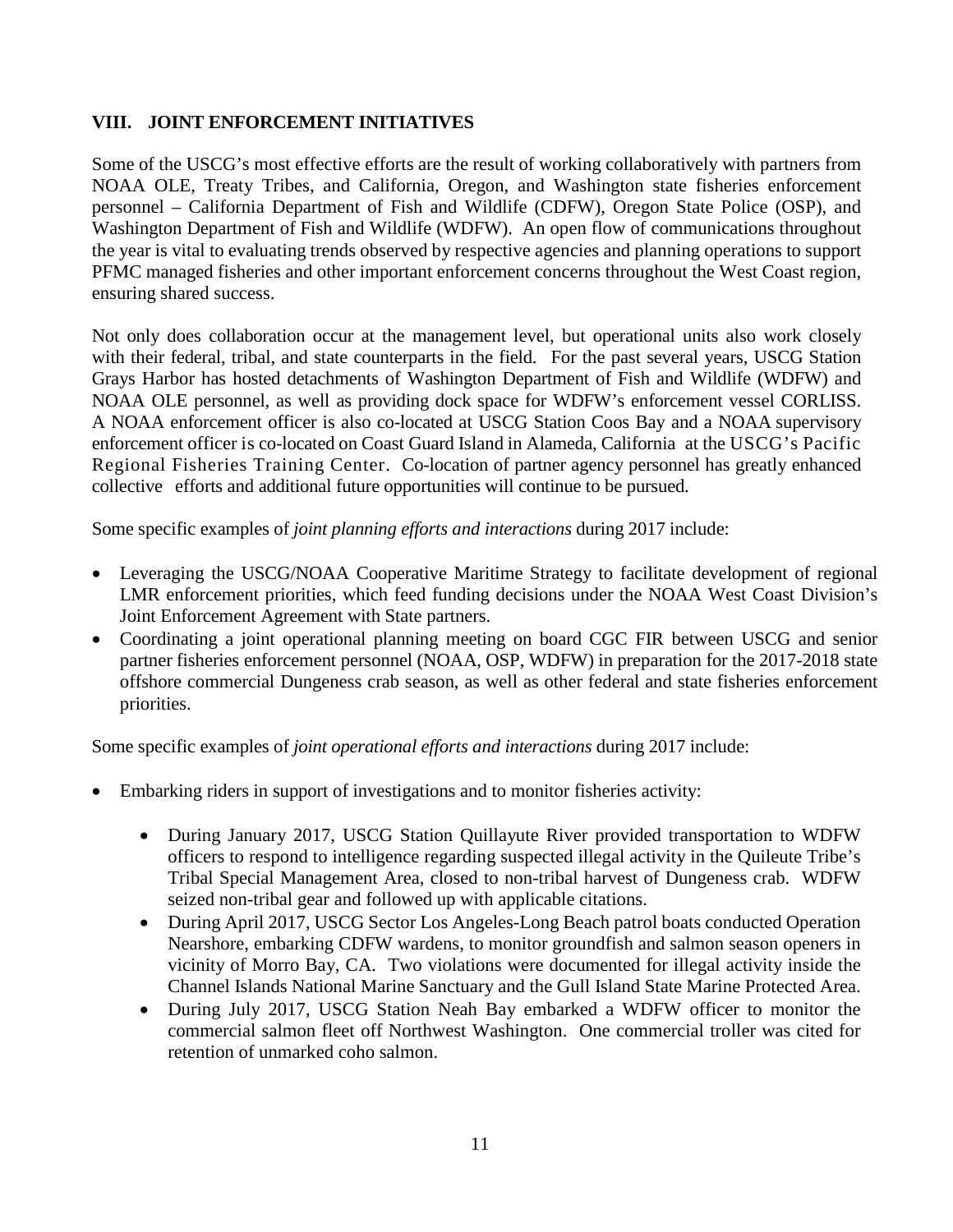- During December 2017, a WDFW officer embarked on CGC WAHOO cited a recreational crab harvester for failing to properly report catch in Puget Sound.
- Some specific examples of dedicated joint operations to enforce general fisheries regulations, as well as monitoring activity of particular concern:
	- During May 2017, USCG Sector Puget Sound boat stations and Air Station Port Angeles helicopters assisted WDFW with monitoring activity associated with recreational halibut openers off the Northwest Washington coast and in the Western Strait of Juan de Fuca. Several citations were issued for fishing in closed areas.
	- During September 2017, USCG Sector San Francisco and Sector Humboldt Bay conducted Operation Salmon Steward and Operation Yelloweye in conjunction with CDFW, resulting in 21 boardings and one documented fishery violation.
	- During October 2017, USCG Sector San Francisco conducted Operation Whale Warden, totaling 230 patrol hours in the National Marine Sanctuaries, resulting in five boardings and documentation of one sanctuary violation.
	- During November 2017, Sector San Francisco conducted joint fisheries operations in conjunction with CDFW, resulting in 35 boardings and one documented fishery violation.
	- During December 2017, while conducting joint operations with OSP, USCG Station Tillamook Bay interdicted a commercial Dungeness crab vessel using illegal gear. A citation was issued by OSP.

Finally, similar to the benefits gained from working with enforcement partners, an open flow of communications between the USCG and fishing industry stakeholders is also vitally import to successful mission execution. Industry reports of potential enforcement concerns, whether they are in coastal waters or several hundred miles offshore, are extremely valuable to enhancing the USCG's maritime domain awareness. Reports from stakeholders are most effective when they are as timely, as accurate, and as detailed as possible. Even if an immediate response isn't possible, these reports often assist in making the case for the need of more assets to be devoted to a particular area of concern.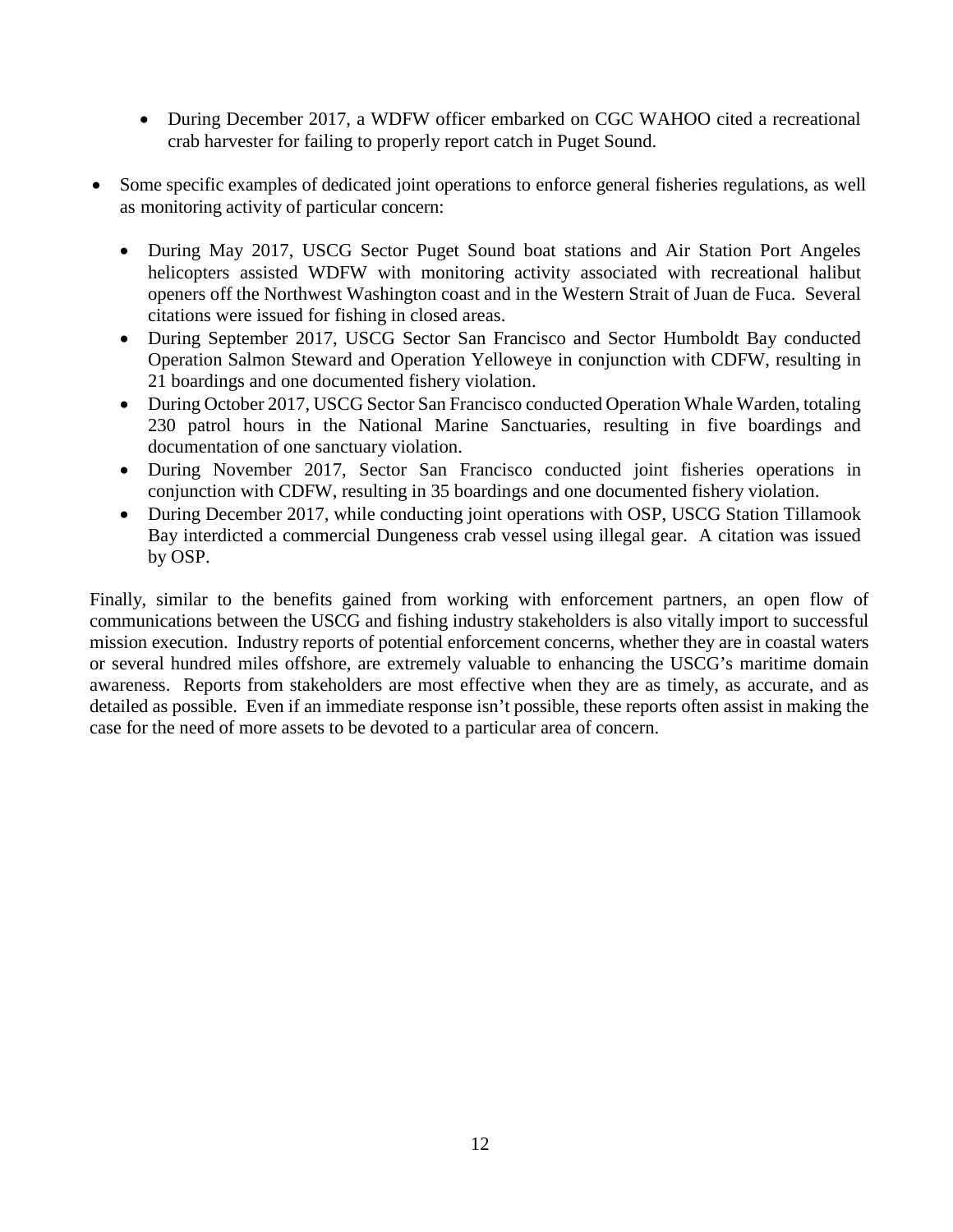## **IX. MARINE PROTECTED SPECIES**

In addition to fisheries enforcement, the USCG has an active Marine Protected Species protection program, with a strategic plan titled OCEAN STEWARD. Patrolling surface units and routinely provide information on ESA species, migratory birds, and marine mammal sightings and interactions, as well as working closely with agency partners and other stakeholders through stranding networks and National Marine Sanctuaries.

- D11 and D13 participated in ten marine protected species response operations during 2017, with highlights of some of them summarized below:
	- On January 14<sup>th</sup>, CGC PETREL came upon a deceased sea lion ten miles off the coast of Del Mar, CA. The sea lion was severely decomposed and appeared to have three gunshot wounds. Due to the distance offshore, the animal was not recovered, preventing a more thorough investigation into the gunshot wounds.
	- Also on January 14<sup>th</sup>, a USCG Station Los Angeles-Long Beach boat crew observed a distressed juvenile sea lion. The crew took immediate and appropriate actions to respond to the distressed animal and safely transfer it to the Pacific Marine Mammal Center in Laguna Beach, CA.
	- On March  $5<sup>th</sup>$ , a USCG Air Station Astoria helicopter sighted a dead sperm whale, partially decomposed, off the NW Oregon coast. The whale was observed floating belly up with what appeared to be a gash on the belly. No other signs of physical injury were reported and the whale did not appear to be entangled. NOAA and the local Marine Mammal Stranding Network were notified and another USCG helicopter relocated the deceased whale on the beach at Fort Stevens State Park the following day.
	- On April 24<sup>th</sup>, USCG Sector San Diego was notified by the Oceanside Lifeguards of a deceased 50 foot humpback whale off Del Mar Beach, CA, near Camp Pendleton. The lifeguards attempted to tow the whale to prevent it from beaching in Oceanside, CA. A USCG helicopter was diverted to the scene to deploy a data marker buoy, which the lifeguards attached to the whale to track its location. Five USCG cutter hours, ten USCG aircraft hours, and 15 Oceanside Lifeguard hours were expended over the following week to track the whale and ensure it did not land on the beach in a heavily trafficked area. The last known sighting of the whale was 9.5 miles off the coast of Encinitas, CA.
	- On August  $20<sup>th</sup>$ , Sector San Diego received a report from a merchant vessel of an entangled blue whale five miles northwest of Point Loma, CA. NOAA and Sea World San Diego were notified and Sea World dispatched a vessel in an attempt to locate and disentangle the whale. The merchant vessel remained on scene until the whale dipped below the surface. The merchant vessel crew later observed the whale swimming and apparently no longer in distress. No additional sightings were reported.
- Additional USCG efforts associated with marine protected species during 2017 included:
	- USCG D13 continued to strengthen trust and partnership with NOAA Fisheries by coordinating a discussion between policy and legal staffs regarding consideration of an orca whale protection zone in vicinity of San Juan Island in Washington internal waters.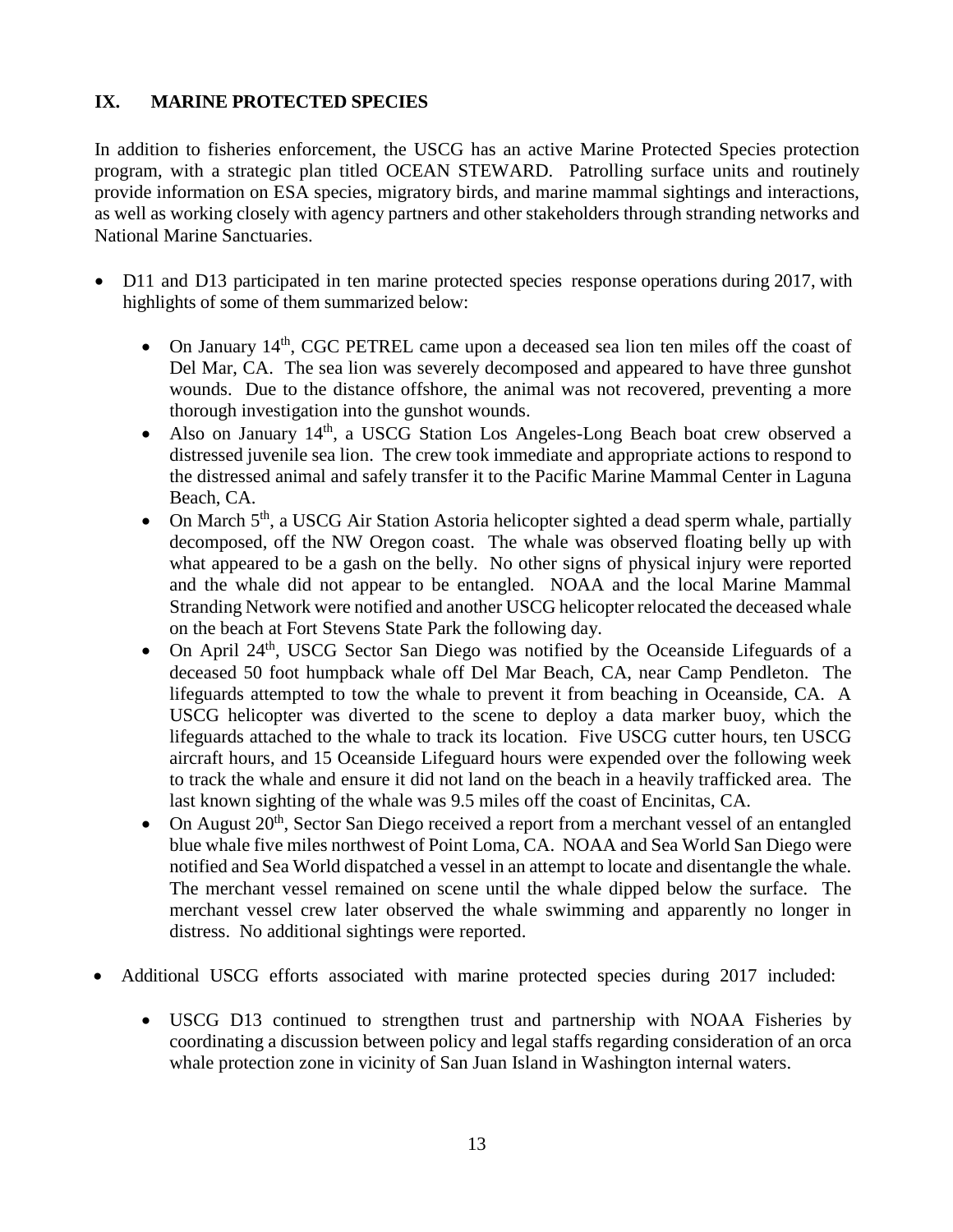• USCG D13 revitalized standard operating procedures with the Oregon Whale Entanglement Working Group, mitigating whale entanglements and enhancing a shared understanding of capacity and capabilities for future marine mammal stranding responses.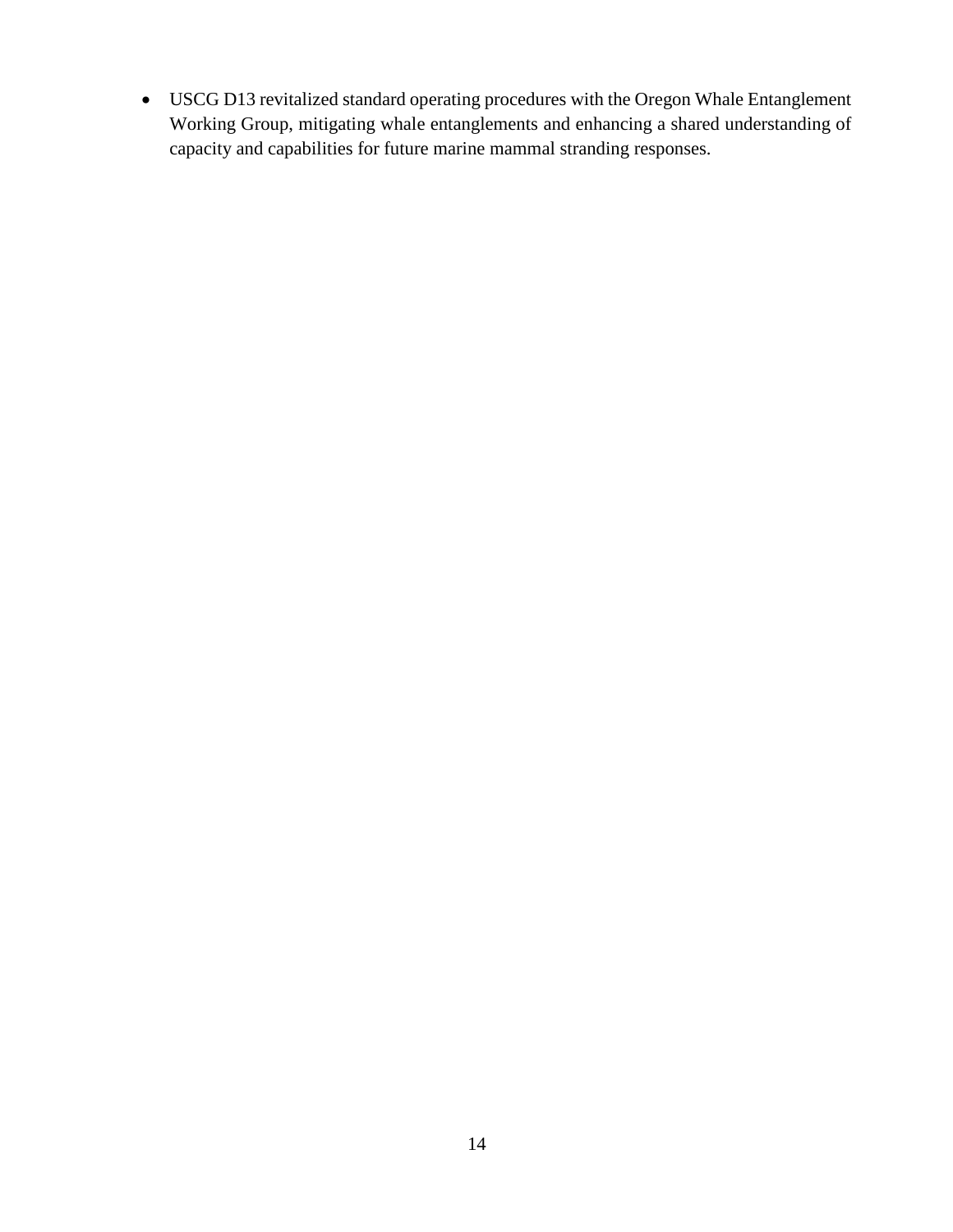## **X. FOREIGN FISHERIES: ILLEGAL, UNREPORTED, AND UNREGULATED FISHERIES / INTEGRITY OF THE U.S. EXCLUSIVE ECONOMIC ZONE**

Foreign fisheries enforcement, involving illegal, unreported, and unregulated (IUU) fisheries, as well as ensuring the integrity of the U.S. Exclusive Economic Zone (EEZ), fall under the USCG's Other Law Enforcement (OLE) mission, as described in Section V of this report. 2017 efforts associated with specific components of the OLE mission are summarized below.

#### IUU Fisheries:

USCG high seas drift net (HSDN) fisheries enforcement efforts are typically conducted out of District 17 (D17-Alaska) and District 14 (D14-Hawaii). Although direct involvement with specific HSDN activities have historically been relatively low on the West Coast, as summarized below, D11 and D13 remain alert to potential issues involving portions of respective areas of responsibility or activity with the potential to impact fisheries or stakeholder representatives related to the PFMC.

NOAA and the USCG work closely with enforcement agencies from Canada, China, Japan, and the Russian Federation to enforce the North Pacific Anadromous Fisheries Commission (NPAFC) prohibition on directed fishing for anadromous stocks in the high seas areas of the North Pacific Ocean. The USCG's annual fisheries enforcement operation, known as Operation North Pacific Guard, was conducted from June 25 to September 25, 2017. The focus of this Operation is to detect, deter, and eliminate IUU fishing activity on the high seas of the North Pacific Ocean. The operation includes identifying large-scale HSDN fishing activity and any prohibited high seas capture of anadromous species. In addition, Operation North Pacific Guard implemented the Memorandum of Understanding between the Government of the United States of America and the People's Republic of China on Effective Cooperation and Implementation of United Nations General Assembly Resolution 46/215 of December 20, 1991.

Three deployments by USCG HC-130 maritime surveillance aircraft from USCG Air Station Kodiak were staged out of Misawa Air Base, Japan. With these aircraft, the USCG conducted 262 patrol hours during 29 maritime air sorties in the North Pacific Ocean. The USCG Cutter DOUGLAS MUNRO patrolled the NPAFC Convention Area from July through September 2017, for a total of 91 days. While this year's operations did not result in the detection of any fishing vessels suspected of employing largescale HSDN, the coordinated USCG enforcement efforts covered a significant portion of the high seas of the North Pacific Ocean and visually identified 1,119 vessels operating in compliance with international standards.

During the patrol, DOUGLAS MUNRO conducted four boardings pursuant to the Western and Central Pacific Fisheries Commission's (WCPFC) Conservation and Management Measure (CMM) 2006-08 – High Seas Boarding and Inspection (HSB&I) Procedures. The vessels boarded were the TAKE MARU (Japan), YUUJIN MARU NO. 2 (Japan), HE JI FA (Taiwan), and SHUN MAN FA NO. 2 (Taiwan). The TAKE MARU and YUUJIN MARU NO. 2 were found to be in violation of the WCFFC's CMMs. The enforcement results are expected to be reported during the WCPFC annual meeting, per below:

TAKE MARU was boarded by DOUGLAS MUNRO on September 8 on the high seas of the North Pacific Ocean. TAKE MARU was a longliner targeting highly migratory tuna stocks inside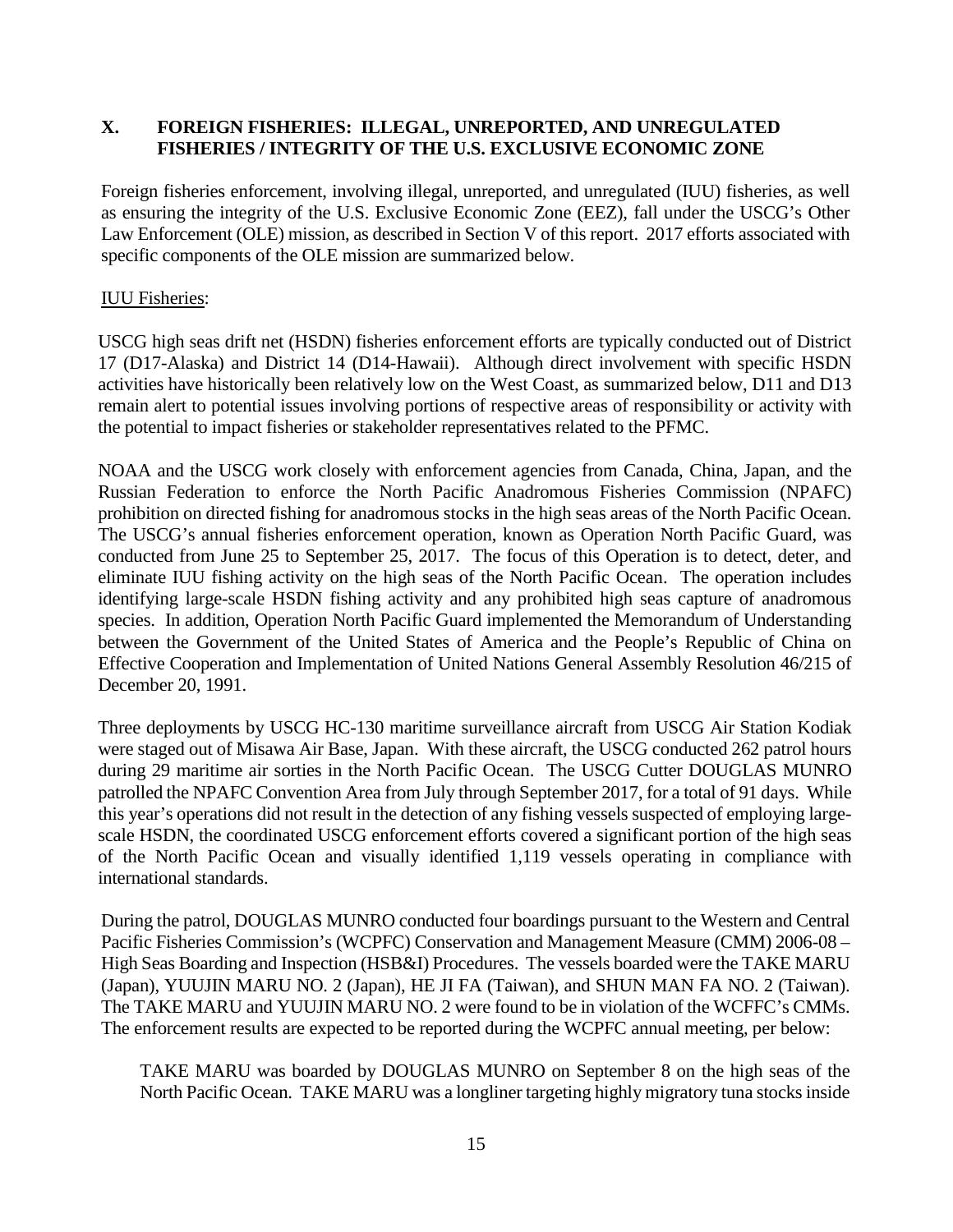the WCPFC Convention Area. The boarding was conducted to evaluate compliance with WCPFC CMMs. The boarding team observed that the vessel failed to maintain sufficient records of catch and catch related data in accordance with the Commission's reporting requirements. DOUGLAS MUNRO's boarding team suspected that the vessel was in violation of WCPFC CMM 2006-08 and WCPFC CCM 2013-05, which are both designed to require tracking of catch and effort while fishing with a longline within the convention area. TAKE MARU was also found to be in violation of CMM 2008-03 requiring sea turtle safe release mitigation measures. The USCG boarding team documented the WCPFC CMM violations and educated the master on the proper protocol. D17 reported the boarding and results to both the WCPFC Secretariat and flag of registry (Japan) in accordance with standard WCPFC reporting procedures.

YUUJIN MARU NO. 2 was boarded by DOUGLAS MUNRO on September 11 on the high seas of the North Pacific Ocean. YUUJIN MARU NO. 2 was a longliner targeting highly migratory tuna stocks inside the WCPFC Convention Area. The boarding was conducted to evaluate compliance with WCPFC CMMs. YUUJIN MARU NO. 2 was found to be in violation of CMM 2008-03 requiring sea turtle safe release mitigation measures. The USCG boarding team documented the WCPFC CMM violations and educated the master on the proper protocol. D17 reported the boarding and results to both the WCPFC Secretariat and flag of registry (Japan) in accordance with standard WCPFC reporting procedures.

The WCPFC HSB&I regime, developed in part with USCG involvement, has proven to be a critical tool for patrolling USCG cutters to employ in pursuit of addressing IUU fishing activity on the high seas; including enforcement against the practice of large-scale HSDN fishing. In cases where a species regulated by the WCPFC could be found on a vessel in the North Pacific, the WCPFC HSB&I regime provides USCG patrol assets with a mechanism for establishing jurisdiction to board foreign fishing vessels on the high seas of the North Pacific Ocean. Boardings conducted pursuant to these procedures ensure compliance with the provisions of the Convention and the CMMs adopted by the Commission (including a prohibition against large-scale HSDN fishing). The WCPFC HSB&I regime facilitates reporting to flag state authorities and requires transparency on flag state actions taken pursuant to reports of suspected violations of WCPFC regulations.

#### Integrity of the U.S. EEZ:

Efforts specific to the West Coast were primarily associated with fisheries associated with the U.S./Canada Tuna Treaty. During 2017, the first year of the most recent three-year reciprocal access regime under the Treaty, the USCG continued to focus on robust air and surface surveillance along the U.S./Canada EEZ boundary as resource availability allowed. USCG efforts such as these, which are in support of ensuring the integrity of the U.S. EEZ, fall under D13's Operation Olympic Shield, a comprehensive and multi-agency enforcement plan to deter illegal incursions into the U.S. EEZ.

USCG D13 participated in pre-season U.S./Canada bi-lateral discussions pursuant to the Treaty on June  $6<sup>th</sup>$ , 2017. D13's law enforcement staff also coordinated a pre-season tabletop exercise on June 12<sup>th</sup>, with federal and state enforcement partners, NOAA General Counsel, and the U.S. Attorney's Office, to review potential international enforcement scenarios associated with the fishery.

In addition to routinely scheduled cutter and helicopter surveillance patrols, a C-27 patrol from USCG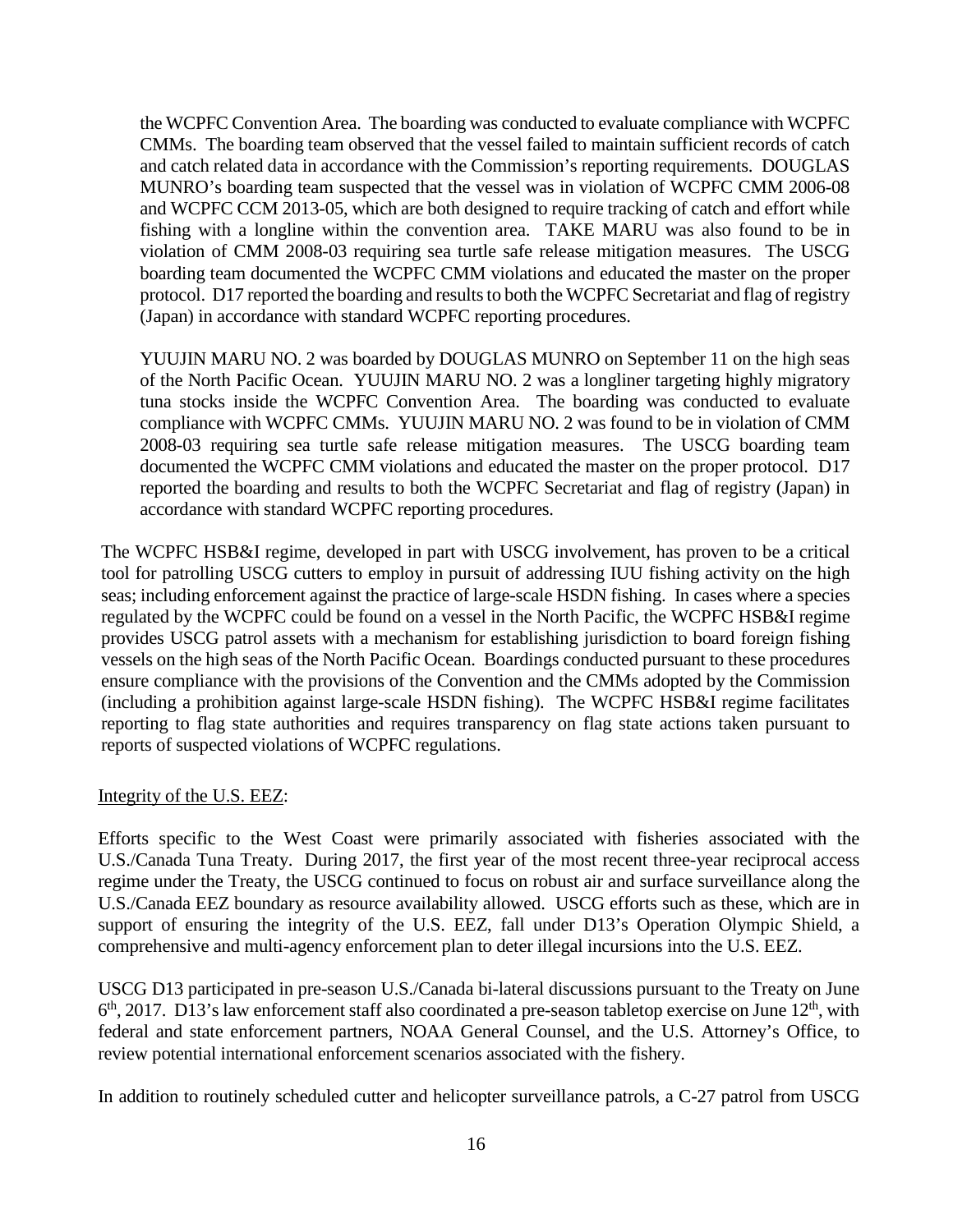Air Station Sacramento also flew in support of Operation Olympic Shield, monitoring the opening of the reciprocal access season on 15 June. Ten additional C-27 flights took place to specifically monitor activity in the U.S. EEZ throughout the reciprocal access season, and a C-27 patrol then monitored the closure of the reciprocal access season for Canadian tuna trollers in the U.S. EEZ, effective September 15th, 2017.

No Canadian tuna trollers were boarded while fishing in the U.S. EEZ during 2017. However, the presence of 30 of the 45 vessels authorized to harvest albacore in the U.S. EEZ was documented by USCG cutters and patrol aircraft throughout the reciprocal access season. All Canadian vessels observed were determined to be in compliance with applicable Treaty provisions. In addition to the Canadian tuna trollers observed within the U.S. EEZ, once Canadian tuna troller, not on the list of vessels authorized to fish in the EEZ, contacted USCG D13 received a report of a 44' Canadian troller disabled and adrift 220 miles west of Grays Harbor, WA. USCG Sector Columbia River established communications with the vessel and issued a maritime assistance request broadcast with negative results. A USCGC patrol boat was sortied to respond, but was later stood down from its response with the fishing vessel was able to restart its engines and resume safe operations.

As alluded to above, in order to ensure the integrity of the EEZ, the USCG works closely with various agency partners, including NOAA OLE and General Counsel, state enforcement, and the U.S. Attorney's Office to ensure collaborative preparation for potential attempts by un-authorized (i.e. non-permitted) Canadian tuna trollers to fish in the U.S. EEZ. For the past six seasons, the USCG has also provided the U.S. albacore fleet with 24x7 contact information and a list of information to report if they observe suspected illegal foreign fishing in the EEZ. No illegal activity has been detected or reported since reciprocal access was resumed under the Tuna Treaty from 2013 to 2016, then again with a new reciprocal access regime in effect from 2017 through 2019. The USCG will remain engaged in potential discussions regarding the future of reciprocal access under the Treaty and enforcement strategies will be developed and patrol assets will be deployed, as available, to ensure compliance.

## Additional International Partnership Efforts:

In addition to the operational efforts summarized above, USCG D11 and D13 engaged in the following activities, focused on meeting USCG Pacific Area's Strategic Objectives of combatting IUU fishing.

- In June 2017, D13 enforcement staff was invited by NOAA Fisheries to discuss USCG efforts to combat IUU fishing during a capacity-building workshop for the Korea Ministry of Fisheries, Coast Guard, and National Police.
- In August 2017, initiated a meeting with Canada Department of Fisheries and Oceans National Fisheries Intelligence Service to coordinate law enforcement efforts with regard to shared interests. The initial meeting was followed up by a subsequent meeting in December 2017 to discuss a more focused scope of issues associated with collaborative intelligence sharing and coincidental operations related to local fisheries activity straddling or adjacent to the international and EEZ boundaries.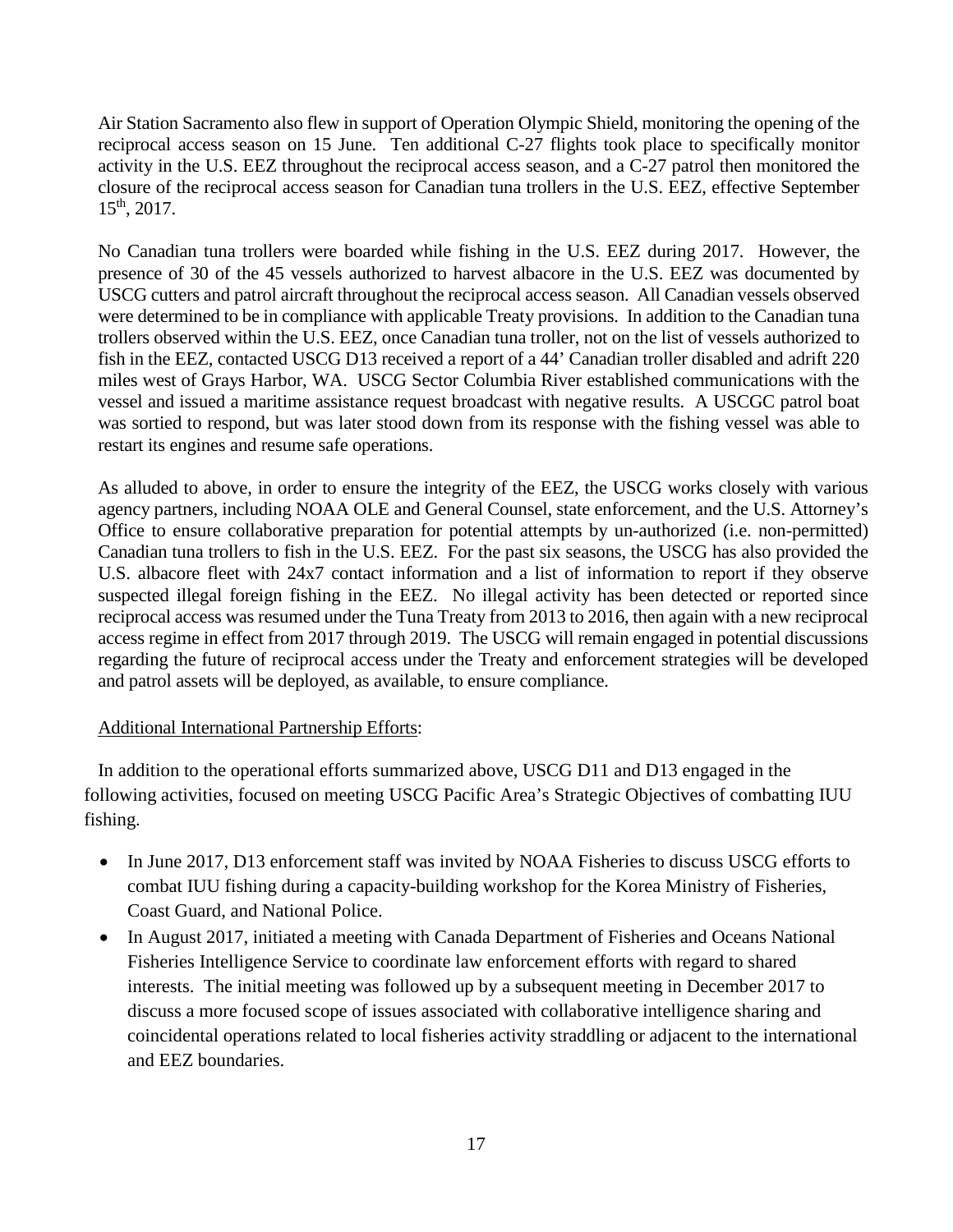- In September 2017, D13 enforcement staff represented the Department of Homeland Security and USCG at the U.S.-China Fisheries Bilateral dialogue, led by Department of State and Department of Commerce to advance U.S. Government objectives, focused on optimizing bilateral and multilateral partnerships and coordination to reduce IUU fishing in the North Pacific.
- Throughout 2017, USCG staff coordinated meetings between NOAA OLE, WDFW, and the USCG's Maritime Intelligence Fusion Center Pacific to enhance USCG support to international King Crab investigations (>\$500 Million value) with a nexus to the Pacific Northwest.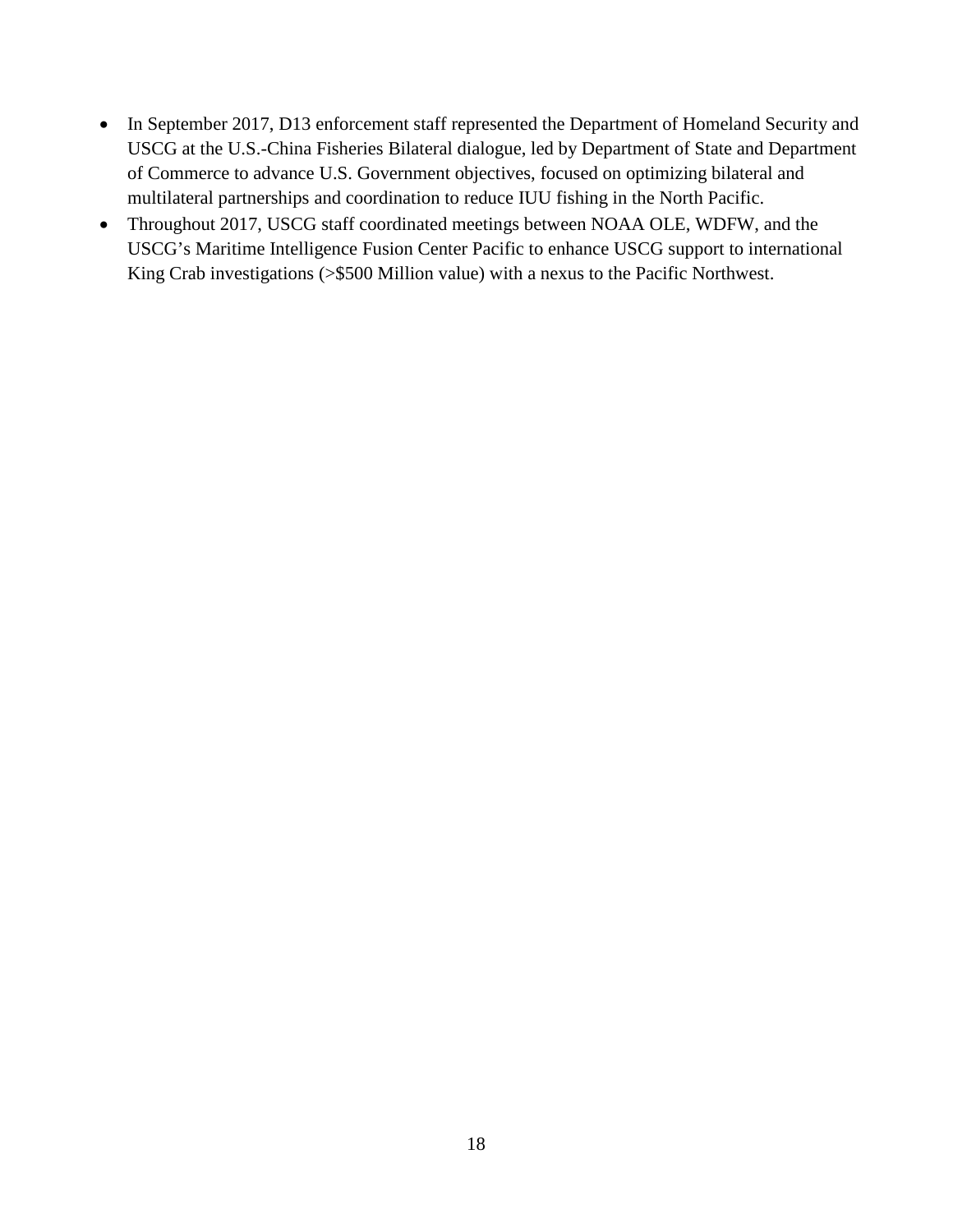#### **XI. COMMERCIAL AND RECREATIONAL FISHING VESSEL SAFETY**

One of the USCG's primary objectives during the PFMC process is to attempt to identify ways to improve the safety of all fishing activity, whether it is related to commercial or recreational trips; whether the fisheries are administered by the federal government, the states, or the tribes; and whether the activity takes place in the ocean or within navigable internal waters. In addition to USCG representation at the main PFMC table, multiple USCG personnel attend Council meetings in order to engage with stakeholders to answer questions, especially with regard to safety. USCG representatives are also available at similar venues throughout the year to collect information, provide advice, and pursue opportunities to enhance safety among the maritime community.

#### **Commercial Fishing Vessel Safety:**



## **Commercial Fishing Vessel Lives Lost U.S.West Coast**

**Figure 2** depicts a comparison of lives lost from West Coast commercial fishing vessels since 2007. Further details are below.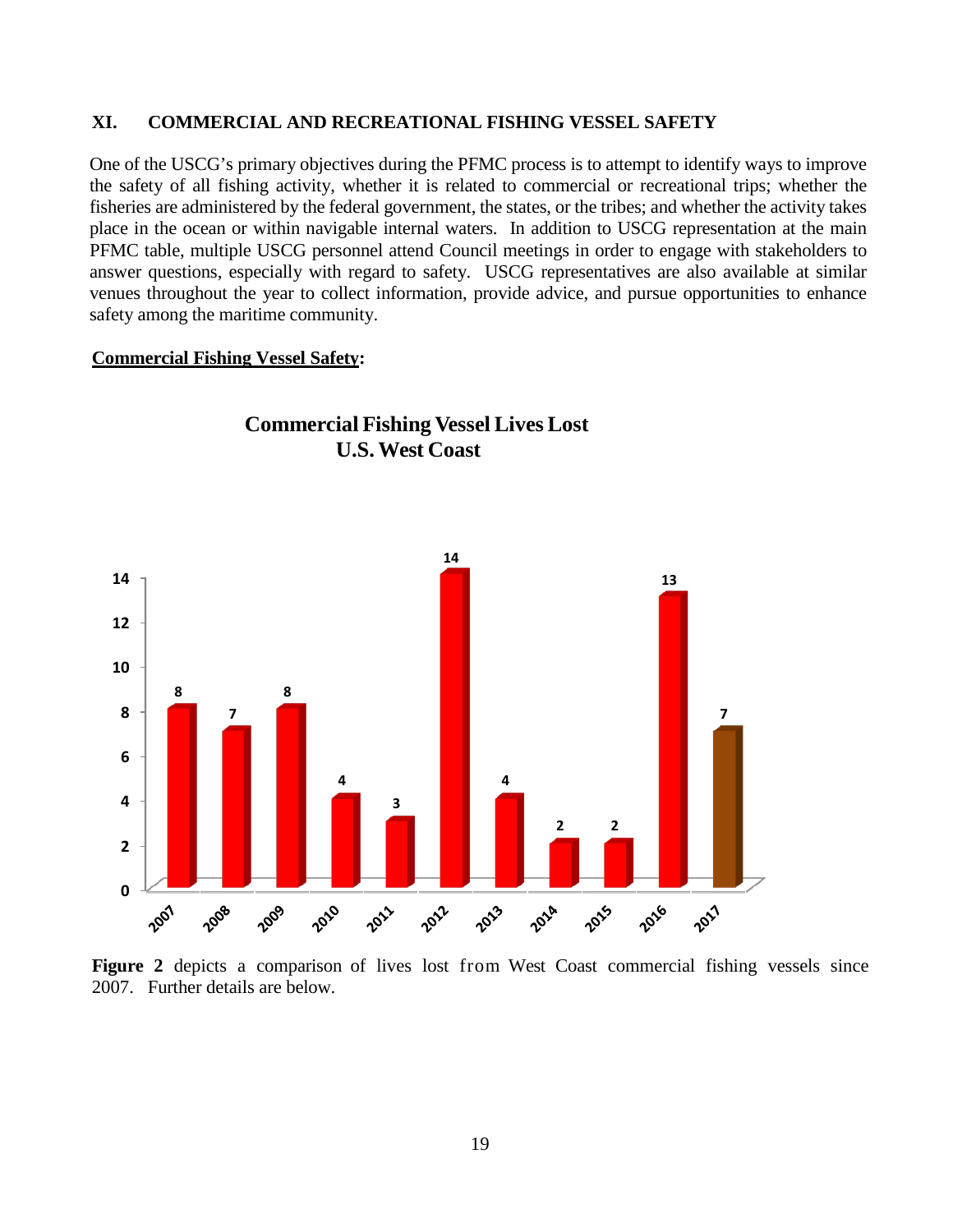Seven lives were lost in West Coast commercial fisheries during 2017, as described in the paragraphs below. The number of lives lost is slightly above the average from the preceding ten-year period (6.5 lives lost per year). The USCG remains diligent in efforts to determine contributing factors to past losses and steps are being taken to mitigate and reduce potential future losses.

- On January  $12<sup>th</sup>$ , the 62' F/V INSEINER, had one of its four crewmembers fall overboard while fishing for hagfish (a.k.a. slime eel) off Southwest Washington. The individual was under water for approximately fifteen minutes before being recovered, unresponsive, by the fishing vessel's crew, who commenced CPR. An H-60 helicopter was launched from USCG Air Station Astoria and a motor lifeboat was sortied from USCG Station Grays Harbor. CGC CUTTYHUNK was also diverted from an ongoing patrol in the vicinity to respond. The motor lifeboat crew arrived on scene and embarked the vessel with an AED, but CPR had been stopped for approximately an hour prior to the USCG crew's arrival. The motor lifeboat escorted the F/V INSEINER into Grays Harbor, where the deceased crewmember was transferred to the local sheriff and coroner.
- On February 1<sup>st</sup>, the 40' wooden salmon troller MARY BETH's owner was found deceased outside the vessel's pilothouse while moored in San Diego. The death was determined to be of natural causes.
- On August 16<sup>th</sup>, USCG Sector Columbia River received notification from the F/V LUNA, six miles west of Tillamook Bay, reporting the master was experiencing heart attack symptoms, including shortness of breath and chest pains. During communications with the USCG, the only other crewman on the salmon troller reported the master lost consciousness and stopped breathing. A USCG Air Station Astoria helicopter and Station Tillamook Bay motor lifeboat arrived on scene to assess the master's medical condition. Two crewmembers from the motor lifeboat and the helicopter's rescue swimmer continued CPR, relieving the fishing vessel crewmember. Air Station Astoria's flight surgeon was briefed on the master's updated status and recommended ceasing CPR. The motor lifeboat crew assisted the surviving crewmember with returning the fishing vessel to Garibaldi, where the deceased master was transferred to the local coroner.
- On September 3<sup>rd</sup>, USCG Sector North Bend received a report from the F/ V SUMMER BREEZE of a crewmember who had fallen overboard and became entangled in fishing gear, while the vessel was trolling for albacore tuna 140 miles off Depoe Bay, OR. The deceased crewmember was recovered by the fishing vessel's crew and returned with the vessel to Ilwaco, WA, where the vessel was met by a USCG investigating officer.
- On October 19<sup>th</sup>, the 54' squid purse seine vessel PAMELA ROSE was operating eight miles north of Point Piedras, CA, with five people on board, when her mast collapsed. The vessel had recently had structural modifications completed in Mexico. The mast fell on to the deck, fatally crushing one crewmember and seriously injuring another. The cause of the mast collapse was determined to be multiple structural weak points not addressed during the modification.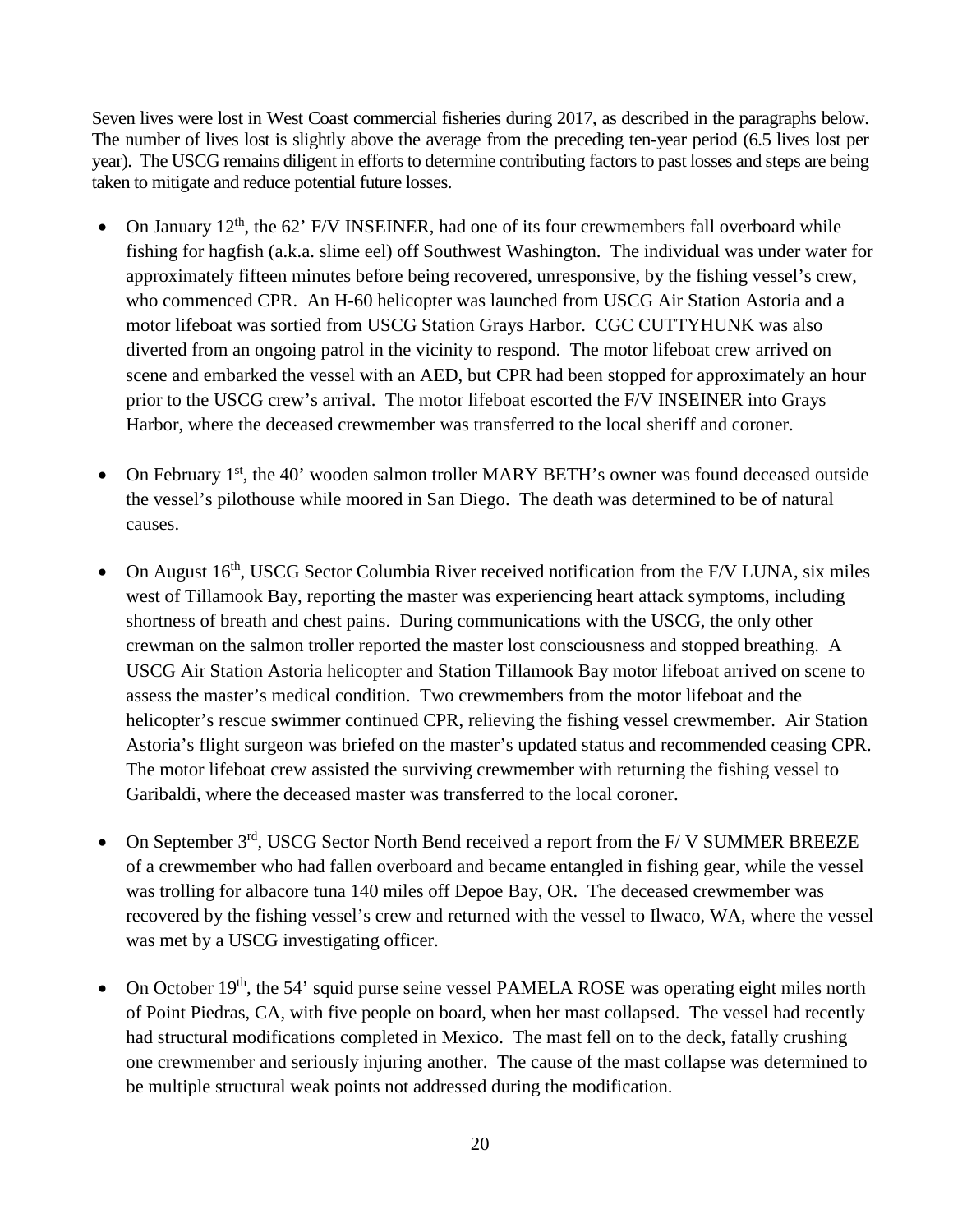- On November  $1<sup>st</sup>$ , the 37' wooden salmon troller RUTH R was operating 13 miles off Humboldt Bay with two people on board, a long-time commercial fishing husband-and-wife team. The husband fell overboard while working on deck. Sector Humboldt Bay received a mayday call on from F/V RUTH R and launched a USCG helicopter and patrol boat to the fishing vessel's position. The helicopter arrived on scene and located the husband's body face down and unresponsive. The patrol boat arrived on scene shortly after, retrieved the patient, and conducted CPR while returning to shore. The patient was transferred to paramedics on shore and pronounced deceased.
- On December  $11<sup>th</sup>$ , the 35' fiberglass urchin vessel JOSEFINA DOS was operating offshore Santa Barbara with two people on board when the USCG received a report of a diver in distress. Santa Barbara Harbor Patrol responded with emergency medical services (EMS) personnel. The diver was being transported back to Santa Barbara Harbor when the EMS personnel onboard pronounced the diver deceased.

In addition to the losses of life, further examples of significant safety incidents on commercial fishing vessels are summarized below.



## **Significant Commercial Fishing Vessel Safety Incidents**

**Figure 3** depicts a summary of other types of significant safety incidents occurring on commercial fishing vessels during 2017. Further details are below.

• Fires: D11 and D13 units responded to ten commercial fishing vessel fires - five in ports, including a squid purse seiner, a shrimper, and a salmon troller in Los Angeles Harbor, a transient vessel in San Diego Bay, and another vessel in the North Puget Sound; as well as five at sea, including a fixed-gear groundfish vessel three miles southwest of Los Angeles; a crabber fifteen miles off San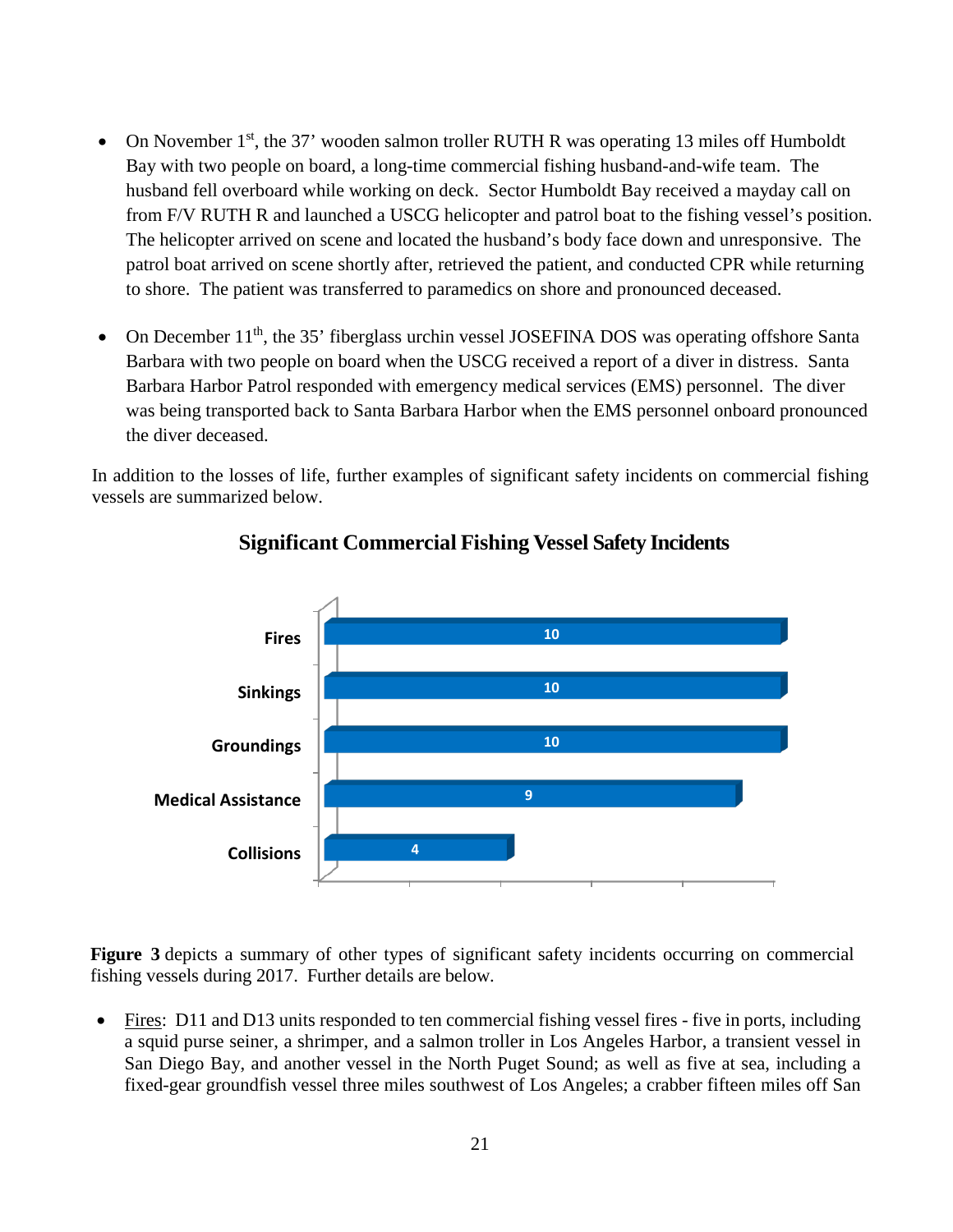Francisco, another crabber fifteen miles off Central Oregon, a groundfish trawler twenty miles off Central Oregon, and a squid vessel close to shore off Southern California.

- Sinkings: D11 and D13 units responded to three commercial fishing vessels sinking at sea, including a crabber two and a half miles off the Columbia River, a tuna troller 52 miles off Central Oregon, and a vessel transiting inside Puget Sound. Seven fishing vessel survivors were rescued by USCG crews. USCG units also responded to or received reports of seven additional vessels sinking at piers in port, with none involving significant personnel injuries.
- Groundings: D11 and D13 units responded to ten vessel groundings, including two squid light boats, a hagfish (a.k.a. slime eel) vessel, and a lobster vessel in Southern California, a salmon troller in Central California, two salmon trollers in Central Oregon, a groundfish trawler in Northwest Washington, a shrimp trawler in Southwest Washington, and a vessel transiting in Puget Sound. Nineteen fishing vessel survivors were recovered, including one receiving a MEDEVAC with nonlife threatening injuries.
- Medical Assistance / MEDEVAC: D11 and D13 units responded to nine separate incidents involving significant medical concerns or injuries to fishing vessel crewmembers requiring medical assistance or MEDEVAC. Five were from injuries sustained during vessel operations and four were due to medical conditions.
- Collisions/Allisions: D13 units responded to four commercial fishing vessel collisions, one of which involved a commercial fishing vessel hitting a recreational vessel in Charleston Harbor, OR. Three other vessels collided with stationary objects in Washington and Oregon ports. None of the incidents involved significant personnel injuries.

These incidents from 2017, as well as past incidents involving vessel losses and losses of life in commercial fisheries, make clear the hazards in the fishing industry are not isolated to a particular fishery or gear type or a specific geographic area or time of year. The USCG is constantly working to identify trends and take preventive actions in fisheries where incidents occur more frequently; as well as taking steps to attempt to improve the overall safety of the industry.

2017 boarding statistics indicate approximately 29% of commercial fishing vessels boarded had some type of discrepancy involving safety gear carriage requirements or other federal safety regulations (up from 26% in 2016). The rate of vessels with fishing vessel safety discrepancies when boarded subsequent to search and rescue cases, per standard USCG protocol, was 31% (up from 25% in 2016). Approximately 4.6% of all commercial fishing vessels boarded had their voyages terminated at sea or were issued a Captain of the Port Order during a post-SAR boarding in port for existence of especially hazardous conditions. Especially hazardous conditions, which are defined in Section 46 of the Code of Federal Regulations, can include conditions such as the lack of adequate immersion suits, lack of adequate firefighting equipment, and other conditions having the possibility of presenting an immediate threat to a vessel and its crew. The USCG very carefully considers all circumstances related to the potential termination of a vessel's voyage and issuance of a Captain of the Port Order. The final decision will only be made by the cognizant District Commander or a senior officer to whom the authority has been delegated. Following the termination of a vessel's voyage and issuance of a Captain of the Port Order, the vessel's operator must correct the discrepancies noted and receive permission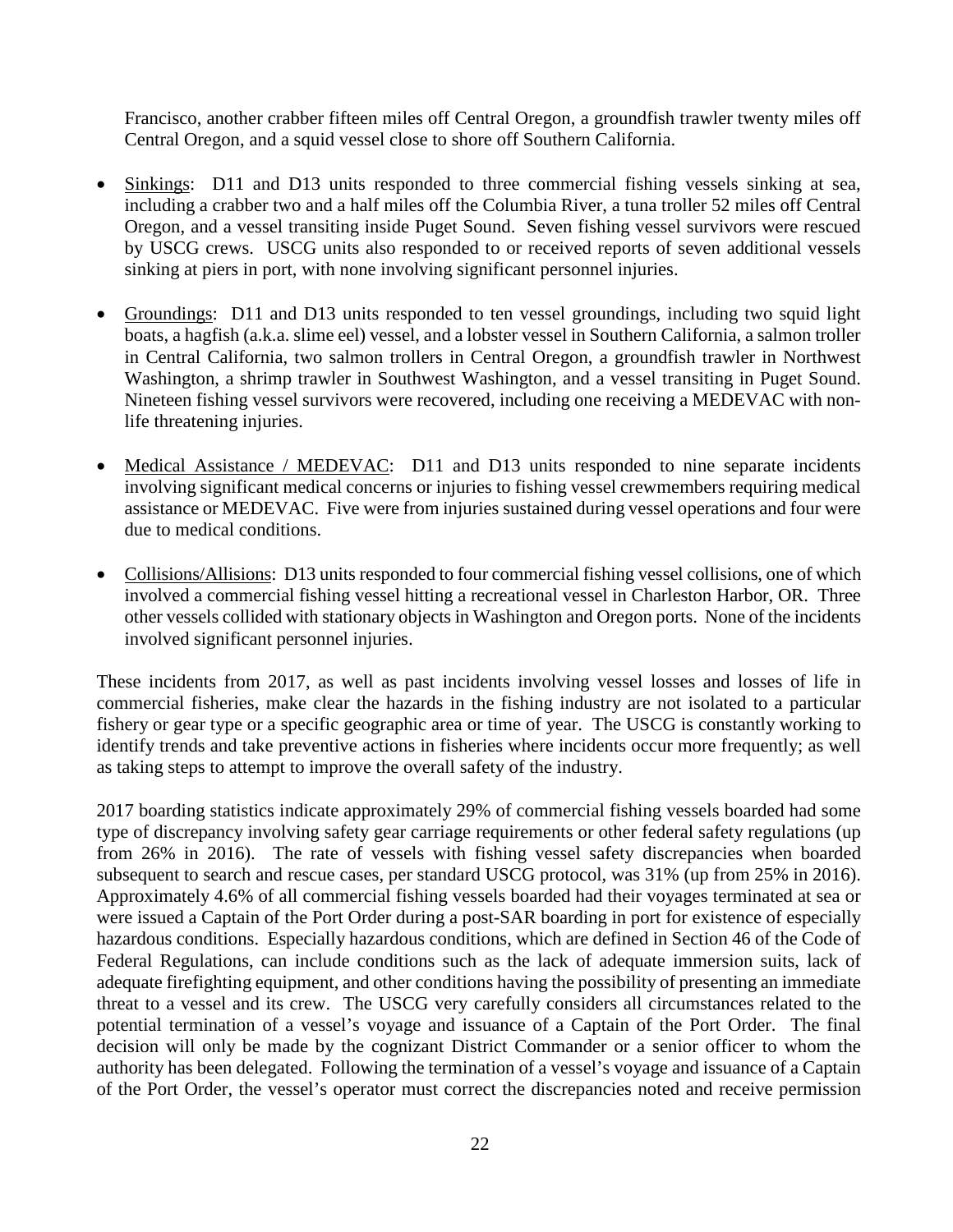from the USCG Captain of the Port prior to getting underway again.

Examples of USCG initiatives to enhance the overall safety of commercial fisheries are described below:

## Coast Guard and Maritime Transportation Act rulemaking:

- As noted in the 2015 and 2016 USCG reports to the PFMC, starting in October 2015, mandatory dockside safety examinations became required for certain commercial fishing vessels, including: vessels operating outside 3 nautical miles from the baseline, vessels carrying more than 16 individuals on board regardless of where the vessel is operating, and vessels, engaged in the Aleutian Trade. As previously reported to the PFMC and its constituents, this requirement was mandated by the Coast Guard Authorization Act of 2010 and the Coast Guard and Maritime Transportation Act of 2012. The new regulations require a USCG commercial fishing vessel safety examination to be completed at least once every 5 years. Having a current safety examination may reduce the extent and time boarding officers will examine safety and survival equipment, which have been determined to be in compliance at the time of the dockside examination. However, successful completion of an exam will not limit boardings for fisheries enforcement purposes.
- Also as mandated by the Coast Guard Authorization Act of 2010 and the Coast Guard and Maritime Transportation Act of 2012, the USCG initiated the Alternate Safety Compliance Program (ASCP) on vessels over 50' in length and 25 years old. The ASCP was subsequently suspended and the Coast Guard has temporarily replaced it with Voluntary Safety Initiatives and Good Marine Practices, implemented in January 2017.

Further details, as well as updates on the Coast Guard and Maritime Transportation Act rulemaking and other important commercial fishing vessel safety information are available at:

## [www.fishsafewest.info](http://www.fishsafewest.info/)

Navigational Safety: In addition to verifying the status of safety gear during at-sea boardings, USCG units also place a significant emphasis on ensuring compliance with Rule 5 of the International Rules of the Road, which requires all vessels to maintain an appropriate bridge watch or lookout. Not maintaining a bridge watch has been identified as a contributing factor to several vessel accidents at sea. For example, the report of investigation from the December 2015 sinking of the F/V NORN off Northwest Washington was completed during 2016 and failure to maintain a proper lookout was identified as a contributing factor to the casualty. The report recommended West Coast USCG units conduct focused offshore boardings on small commercial fishing vessels to ensure and compel adherence to maintaining a lookout while underway.

Observer Safety: USCG fishing vessel safety personnel also work closely with the West Coast Groundfish Obverver Program to identify safety concerns on vessels carrying observers. USCG personnel are involved in drill conductor classes and other outreach opportunities to promote at-sea safety, as has been the case for over a decade. USCG fisheries enforcement and commercial fishing vessel safety staff have also worked with NOAA to develop a standard protocol for observers to report to enforcement personnel regarding vessel safety or other concerns at sea. The USCG has a close working relationship with NOAA OLE, which shares information regarding observer debriefings after vessel deployments resulting in observations of suspected safety or MARPOL violations requiring potential follow up by the USCG.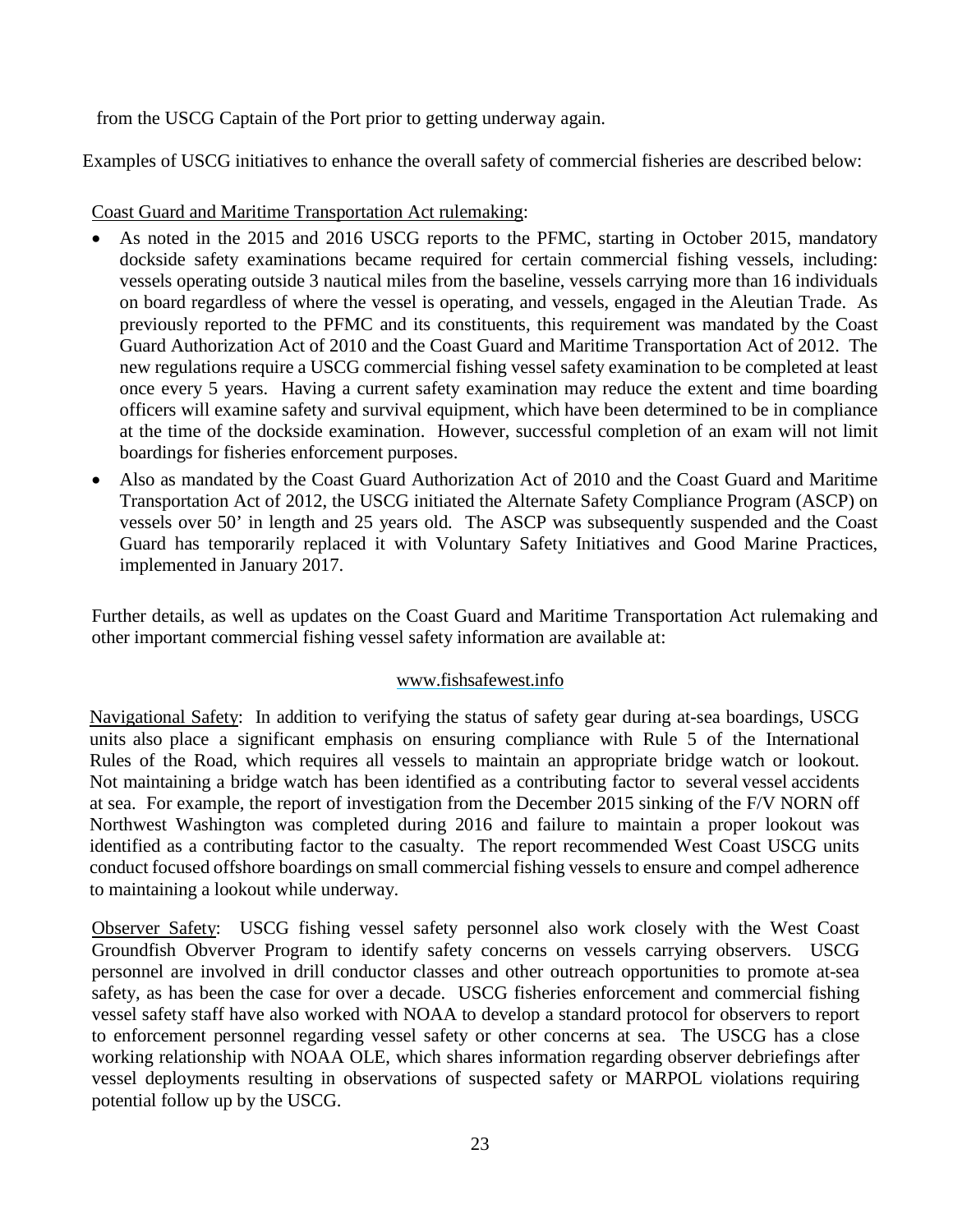## **Recreational Fishing Vessel Safety:**



## **Significant Recreational Fishing Vessel Safety Incidents**

**Figure 4** depicts a summary of significant recreational fishing vessel safety incidents, including fatalities.

Recreational boaters fishing in ocean waters off the West Coast face similar dangers as their commercial vessel counterparts which are inherent when operating within the coastal environment. The incidents illustrated in the chart above and further described below involve private pleasure vessels, as well as charter vessels required to be inspected by the USCG and licensed by the states. Similar to efforts being made to improve the safety of commercial fisheries, every coast Guard District has a Recreational Boating Safety program focused on enhancing the safety of recreational boaters, including those engaged in fishing.

- **Fatalities:** Two deceased individuals were recovered from vessels engaged in recreational fishing during 2017.
	- On September 8th, USCG Sector North Bend received notification from a good Samaritan vessel, F/V TITAN 2, that they came across a capsized recreational fishing vessel with debris in the water one mile north of Depoe Bay. A USCG Sector North Bend helicopter and motor lifeboats from Station Depoe Bay and Yaquina Bay were sortied to respond. A motor lifeboat arrived on scene and identified the vessel. Oregon State Police were contacted and assisted with attempting to conduct a welfare check at the vessel owner's home in McMinnville, OR. In the interim, a USCG patrol boat was also dispatched to the scene to join the search. Two deceased individuals were eventually located, neither wearing personal flotation devices. The wife of the vessel owner was able to confirm only two people were on the vessel when it departed Depoe Bay.
- Medical Assistance / MEDEVAC: D13 units responded to four separate incidents involving significant injuries or medical concerns on board charter fishing vessels, requiring medical assistance or MEDEVAC. One incident involved a charter vessel passenger breaking an ankle and another sustaining a back injury during heavy weather in the vicinity of the Umpqua River mouth. Another